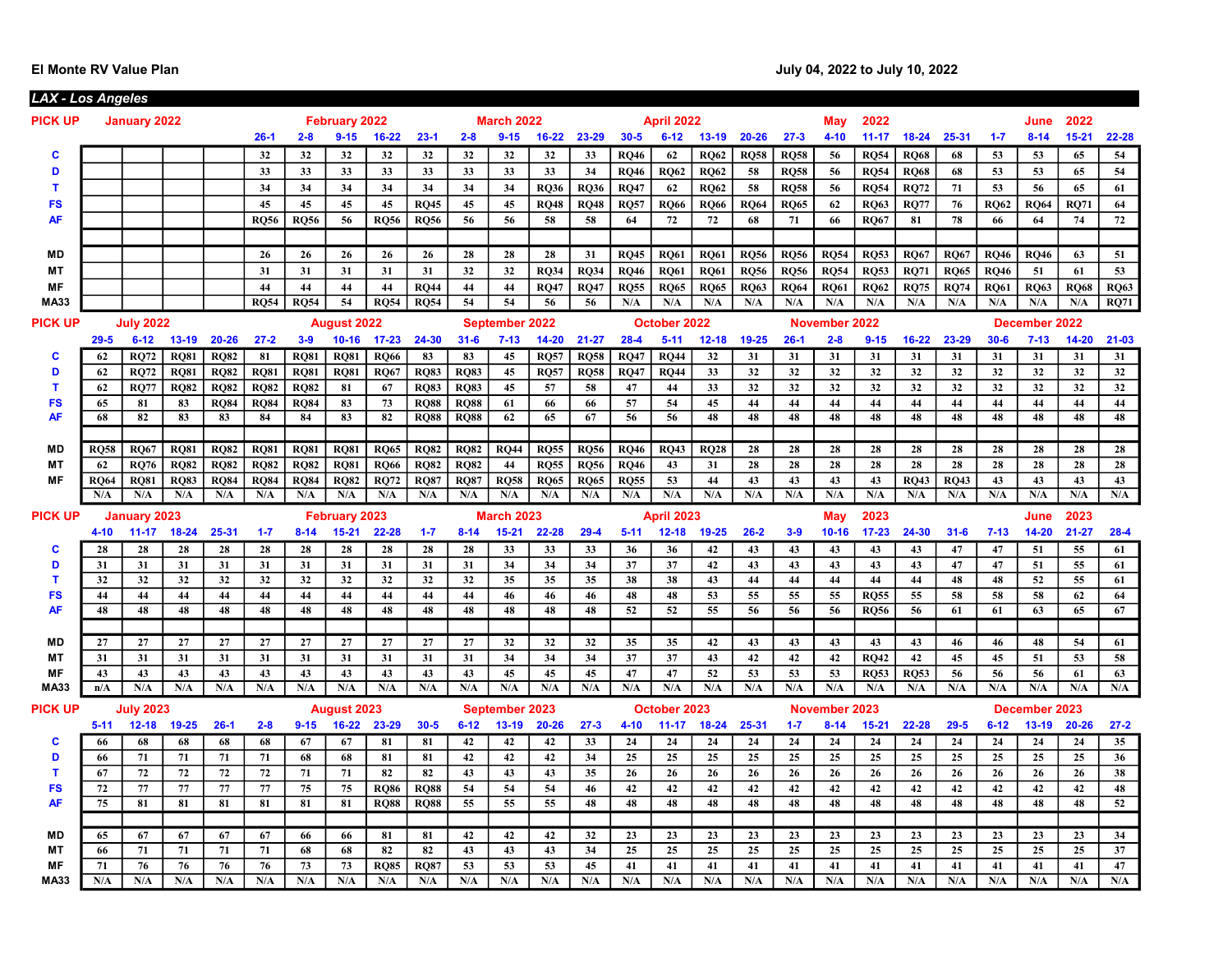El Monte RV Value Plan **Intervention Contract Contract Contract Contract Contract Contract Contract Contract Contract Contract Contract Contract Contract Contract Contract Contract Contract Contract Contract Contract Contr** 

|                        |                    | <b>SFO - San Francisco</b>                                            |                    |                    |                    |                    |                                 |                    |                    |                    |                             |             |             |                    |                           |             |                               |             |                             |                   |                               |             |                               |                               |             |             |
|------------------------|--------------------|-----------------------------------------------------------------------|--------------------|--------------------|--------------------|--------------------|---------------------------------|--------------------|--------------------|--------------------|-----------------------------|-------------|-------------|--------------------|---------------------------|-------------|-------------------------------|-------------|-----------------------------|-------------------|-------------------------------|-------------|-------------------------------|-------------------------------|-------------|-------------|
| <b>PICK UP</b>         |                    | January 2022                                                          |                    |                    |                    |                    | <b>February 2022</b>            |                    |                    |                    | <b>March 2022</b>           |             |             |                    | <b>April 2022</b>         |             |                               |             | May                         | 2022              |                               |             |                               | June                          | 2022        |             |
|                        | $29-4$             | $5 - 11$<br>$16 - 22$<br>12-18 19-25<br>$26-1$<br>$2 - 8$<br>$9 - 15$ |                    |                    |                    |                    |                                 |                    | $23 - 1$           | $2 - 8$            | $9 - 15$                    | $16 - 22$   | 23-29       | $30 - 5$           | $6 - 12$                  | $13 - 19$   | $20 - 26$                     | $27 - 3$    | $4 - 10$                    | $11 - 17$         | $18 - 24$                     | 25-31       | $1 - 7$                       | $8 - 14$                      | $15 - 21$   | 22-28       |
| c                      |                    |                                                                       |                    |                    | 32                 | 32                 | 32                              | 32                 | 32                 | 32                 | 32                          | 32          | 32          | <b>RQ36</b>        | <b>RQ61</b>               | <b>RQ61</b> | <b>RO61</b>                   | <b>RQ56</b> | <b>RO46</b>                 | <b>RO63</b>       | 63                            | 67          | 65                            | 65                            | 63          | 52          |
| D                      |                    |                                                                       |                    |                    | 33                 | 33                 | 33                              | 33                 | 33                 | 33                 | 33                          | 33          | 33          | <b>RO37</b>        | <b>RO61</b>               | <b>RO61</b> | 61                            | 56          | 46                          | <b>RO63</b>       | 63                            | 67          | 65                            | 65                            | 63          | 52          |
| $\mathbf{T}$           |                    |                                                                       |                    |                    | 34                 | 34                 | 34                              | 34                 | 34                 | 34                 | 34                          | 34          | 34          | <b>RO37</b>        | <b>RO61</b>               | <b>RQ61</b> | <b>RQ61</b>                   | <b>RO56</b> | <b>RO46</b>                 | <b>RO63</b>       | <b>RO63</b>                   | 67          | 65                            | 65                            | 63          | 52          |
| <b>FS</b>              |                    |                                                                       |                    |                    | 45                 | 45                 | 45                              | 45                 | 45                 | 45                 | 45                          | 45          | 45          | 47                 | <b>RO65</b>               | <b>RO66</b> | 66                            | 63          | <b>RQ57</b>                 | <b>RO68</b>       | 67                            | 73          | 67                            | 67                            | 64          | 58          |
| <b>AF</b>              |                    |                                                                       |                    |                    | 56                 | 56                 | 56                              | 56                 | 56                 | <b>RO62</b>        | <b>RQ56</b>                 | <b>RQ56</b> | RQ57        | <b>RQ58</b>        | 71                        | 71          | 71                            | 68          | 63                          | 74                | 72                            | 76          | 75                            | 71                            | 68          | 62          |
|                        |                    |                                                                       |                    |                    |                    |                    |                                 |                    |                    |                    |                             |             |             |                    |                           |             |                               |             |                             |                   |                               |             |                               |                               |             |             |
| MD                     |                    |                                                                       |                    |                    | 26                 | 26                 | 26                              | 26                 | 26                 | 28                 | 28                          | 28          | 28          | <b>RO34</b>        | <b>RO58</b>               | <b>RO58</b> | <b>RQ58</b>                   | <b>RO54</b> | <b>RQ45</b>                 | <b>RO62</b>       | <b>RO62</b>                   | <b>RO66</b> | <b>RO62</b>                   | <b>RO62</b>                   | <b>RO61</b> | <b>RO47</b> |
| MT                     |                    |                                                                       |                    |                    | 31                 | 31                 | 31                              | 31                 | 31                 | 32                 | 32                          | 32          | 32          | <b>RO35</b>        | <b>RO58</b>               | <b>RO58</b> | <b>RO58</b>                   | <b>RO54</b> | <b>RO45</b>                 | <b>RO62</b>       | <b>RO62</b>                   | <b>RO63</b> | <b>RO62</b>                   | <b>RO62</b>                   | 57          | 45          |
| <b>MF</b>              |                    |                                                                       |                    |                    | 44                 | 44                 | 44                              | 44                 | 44                 | 44                 | 44                          | 44          | 44          | <b>RO46</b>        | <b>RO64</b>               | <b>RO65</b> | <b>RO65</b>                   | <b>RO62</b> | <b>RO55</b>                 | <b>RO67</b>       | <b>RO66</b>                   | <b>RO72</b> | <b>RO66</b>                   | 66                            | 63          | 56          |
| <b>MA33</b>            |                    |                                                                       |                    |                    | 54                 | 54                 | <b>RQ54</b>                     | <b>RQ54</b>        | <b>RQ54</b>        | <b>RQ61</b>        | <b>RQ54</b>                 | <b>RQ54</b> | <b>RQ55</b> | N/A                | N/A                       | N/A         | N/A                           | N/A         | N/A                         | N/A               | N/A                           | N/A         | N/A                           | N/A                           | N/A         | <b>RQ61</b> |
| <b>PICK UP</b>         |                    | <b>July 2022</b>                                                      |                    |                    |                    |                    | <b>August 2022</b>              |                    |                    |                    | September 2022              |             |             |                    | October 2022              |             |                               |             | November 2022               |                   |                               |             |                               | December 2022                 |             |             |
|                        | $29 - 5$           | $6 - 12$                                                              | $13 - 19$          | $20 - 26$          | $27 - 2$           | $3 - 9$            |                                 | 10-16 17-23        | 24-30              | $31 - 6$           | $7 - 13$                    | $14 - 20$   | $21 - 27$   | $28 - 4$           | $5 - 11$                  | $12 - 18$   | $19 - 25$                     | $26-1$      | $2 - 8$                     | $9 - 15$          | $16 - 22$                     | 23-29       | $30 - 6$                      | $7 - 13$                      | $14 - 20$   | $21 - 03$   |
| c                      | 64                 | 71                                                                    | 77                 | 82                 | <b>RQ82</b>        | 82                 | 81                              | 61                 | <b>RO84</b>        | <b>RQ84</b>        | 47                          | <b>RQ65</b> | <b>RQ66</b> | <b>RQ57</b>        | <b>RQ51</b>               | 34          | 31                            | 31          | 31                          | 31                | 31                            | 31          | 31                            | 31                            | 31          | 31          |
| D                      | 64                 | 71                                                                    | 78                 | 82                 | 82                 | 82                 | 81                              | 62                 | <b>RO84</b>        | <b>RO84</b>        | 47                          | <b>RO65</b> | <b>RO66</b> | <b>RO57</b>        | <b>RO51</b>               | 35          | 32                            | 32          | 32                          | 32                | 32                            | 32          | 32                            | 32                            | 32          | 32          |
| T                      | 65                 | 71                                                                    | 81                 | 83                 | 83                 | 83                 | <b>RO81</b>                     | <b>RO67</b>        | <b>RO84</b>        | <b>RO84</b>        | <b>RQ47</b>                 | <b>RQ65</b> | <b>RQ66</b> | <b>RQ57</b>        | <b>RO51</b>               | 35          | 32                            | 32          | 32                          | 32                | 32                            | 32          | 32                            | 32                            | 32          | 32          |
| <b>FS</b>              | 73                 | 77                                                                    | 83                 | 85                 | <b>RQ85</b>        | <b>RQ85</b>        | <b>RO83</b>                     | 76                 | <b>RO88</b>        | <b>RO88</b>        | 62                          | 74          | 75          | 65                 | <b>RO58</b>               | 46          | 44                            | 44          | 44                          | 44                | 44                            | 44          | 44                            | 44                            | 44          | 44          |
| <b>AF</b>              | 73                 | 76                                                                    | 82                 | 85                 | 85                 | 85                 | 83                              | 81                 | <b>RQ88</b>        | <b>RQ88</b>        | 62                          | 72          | 75          | 63                 | 62                        | 48          | 48                            | 48          | 48                          | 48                | 48                            | 48          | 48                            | 48                            | 48          | 48          |
|                        |                    |                                                                       |                    |                    |                    |                    |                                 |                    |                    |                    |                             |             |             |                    |                           |             |                               |             |                             |                   |                               |             |                               |                               |             |             |
| <b>MD</b>              | <b>RQ62</b>        | <b>RQ66</b>                                                           | <b>RQ76</b>        | <b>RQ82</b>        | <b>RQ82</b>        | <b>RQ82</b>        | <b>RQ81</b>                     | <b>RQ58</b>        | <b>RO83</b>        | <b>RO83</b>        | <b>RQ46</b>                 | <b>RQ64</b> | <b>RQ65</b> | <b>RQ55</b>        | <b>RQ48</b>               | <b>RQ32</b> | <b>RQ28</b>                   | <b>RQ28</b> | 28                          | 28                | 28                            | 28          | 28                            | 28                            | 28          | 28          |
| <b>MT</b><br><b>MF</b> | 64                 | <b>RO68</b>                                                           | <b>RO81</b>        | <b>RO83</b>        | <b>RO83</b>        | <b>RO83</b>        | <b>RO81</b>                     | <b>RO66</b>        | <b>RO83</b>        | <b>RO83</b>        | <b>RO46</b>                 | <b>RO64</b> | <b>RQ65</b> | <b>RO55</b>        | <b>RO48</b>               | 33          | 28                            | 28          | 28                          | 28                | 28                            | 28          | 28                            | 28                            | 28          | 28          |
|                        | <b>RO72</b><br>N/A | <b>RQ75</b><br>N/A                                                    | <b>RQ83</b><br>N/A | <b>RQ85</b><br>N/A | <b>RQ85</b><br>N/A | <b>RQ85</b><br>N/A | <b>RQ82</b><br>N/A              | <b>RQ74</b><br>N/A | <b>RQ87</b><br>N/A | <b>RO87</b><br>N/A | 61<br>N/A                   | 73<br>N/A   | 73<br>N/A   | <b>RQ64</b><br>N/A | <b>RQ56</b><br>N/A        | 45<br>N/A   | 43<br>$\mathbf{N}/\mathbf{A}$ | 43<br>N/A   | 43<br>N/A                   | 43<br>N/A         | 43<br>$\mathbf{N}/\mathbf{A}$ | 43<br>N/A   | 43<br>$\mathbf{N}/\mathbf{A}$ | 43<br>$\mathbf{N}/\mathbf{A}$ | 43<br>N/A   | 43<br>N/A   |
|                        |                    |                                                                       |                    |                    |                    |                    |                                 |                    |                    |                    |                             |             |             |                    |                           |             |                               |             |                             |                   |                               |             |                               |                               |             |             |
| <b>PICK UP</b>         |                    | <b>January 2023</b>                                                   |                    |                    |                    |                    | February 2023                   |                    |                    |                    | <b>March 2023</b>           |             |             |                    | <b>April 2023</b>         |             |                               |             | May                         | 2023              |                               |             |                               | June                          | 2023        |             |
|                        |                    |                                                                       | 18-24              | 25-31              | $1 - 7$            | $8 - 14$           | $15 - 21$                       | 22-28              | $1 - 7$            | $8 - 14$           | $15 - 21$                   | 22-28       | $29-4$      | $5 - 11$           | $12 - 18$                 | $19 - 25$   | $26 - 2$                      | $3-9$       | $10 - 16$                   | $17 - 23$         | 24-30                         | $31 - 6$    | $7 - 13$                      | $14 - 20$                     | $21 - 27$   | $28 - 4$    |
| c                      |                    |                                                                       | 28                 | 28                 | 28                 | 28                 | 28                              | 28                 | 28                 | 28                 | 33                          | 33          | 33          | 36                 | 36                        | 42          | 43                            | 43          | 44                          | 44                | 44                            | 51          | 51                            | 53                            | 53          | 53          |
| D                      |                    |                                                                       | 31                 | 31                 | 31                 | 31                 | 31                              | 31                 | 31                 | 31                 | 34                          | 34          | 34          | 37                 | 37                        | 42          | 43                            | 43          | 44                          | 44                | 44                            | 51          | 51                            | 53                            | 53          | 53          |
| T                      |                    |                                                                       | 32                 | 32                 | 32                 | 32                 | 32                              | 32                 | 32                 | 32                 | 35                          | 35          | 35          | 38                 | 38                        | 42          | 44                            | 44          | 45                          | 45                | 45                            | 52          | 52                            | 54                            | 54          | 54          |
| <b>FS</b>              |                    |                                                                       | 44                 | 44                 | 44<br>48           | 44                 | 44                              | 44                 | 44                 | 44<br>48           | 46                          | 46          | 46          | 48                 | 48                        | 52          | 55                            | 55          | 56                          | 56                | 56                            | 61          | 61                            | 61                            | 61          | 61          |
| AF                     |                    |                                                                       | 48                 | 48                 |                    | 48                 | 48                              | 48                 | 48                 |                    | 48                          | 48          | 48          | 52                 | 52                        | 54          | 56                            | 56          | 57                          | 57                | 57                            | 62          | 62                            | 64                            | 64          | 64          |
| <b>MD</b>              |                    |                                                                       | 27                 | 27                 | 27                 | 27                 | 27                              | 27                 | 27                 | 27                 | 32                          | 32          | 32          | 35                 | 35                        | 42          | 43                            | 43          | 44                          | 44                | 44                            | 48          | 48                            | 52                            | 52          | 52          |
| <b>MT</b>              |                    |                                                                       | 31                 | 31                 | 31                 | 31                 | 31                              | 31                 | 31                 | 31                 | 34                          | 34          | 34          | 37                 | 37                        | 42          | 42                            | 42          | 43                          | 43                | 43                            | 47          | 47                            | 53                            | 53          | 53          |
| MF                     |                    |                                                                       | 43                 | 43                 | 43                 | 43                 | 43                              | 43                 | 43                 | 43                 | 45                          | 45          | 45          | 47                 | 47                        | 51          | 53                            | 53          | 54                          | 54                | 54                            | 58          | 58                            | 58                            | 58          | 58          |
| <b>MA33</b>            |                    |                                                                       | N/A                | N/A                | N/A                | N/A                | N/A                             | N/A                | N/A                | N/A                | N/A                         | N/A         | N/A         | N/A                | N/A                       | N/A         | N/A                           | N/A         | N/A                         | N/A               | N/A                           | N/A         | N/A                           | N/A                           | N/A         | N/A         |
|                        |                    |                                                                       |                    |                    |                    |                    |                                 |                    |                    |                    |                             |             |             |                    |                           |             |                               |             |                             |                   |                               |             |                               |                               |             |             |
| <b>PICK UP</b>         | $5 - 11$           | <b>July 2023</b><br>$12 - 18$                                         | $19 - 25$          | $26-1$             | $2 - 8$            | $9 - 15$           | <b>August 2023</b><br>$16 - 22$ | 23-29              | $30 - 5$           | $6 - 12$           | September 2023<br>$13 - 19$ | $20 - 26$   | $27 - 3$    | $4 - 10$           | October 2023<br>$11 - 17$ | $18 - 24$   | 25-31                         | $1 - 7$     | <b>November</b><br>$8 - 14$ | 2023<br>$15 - 21$ | 22-28                         | $29 - 5$    | $6 - 12$                      | December 2023<br>$13 - 19$    | $20 - 26$   | $27 - 2$    |
| c                      | 65                 | 65                                                                    | 73                 | 75                 | 75                 | 73                 | 72                              | 84                 | 84                 | 47                 | 47                          | 47          | 43          | 25                 | 25                        | 25          | 25                            | 25          | 25                          | 25                | 25                            | 25          | 25                            | 25                            | 25          | 35          |
| D                      | 65                 | 66                                                                    | 74                 | 76                 | 76                 | 74                 | 73                              | 84                 | 84                 | 47                 | 47                          | 47          | 43          | 26                 | 26                        | 26          | 26                            | 26          | 26                          | 26                | 26                            | 26          | 26                            | 26                            | 26          | 36          |
| т                      | 65                 | 67                                                                    | 76                 | 77                 | 77                 | 75                 | 74                              | 84                 | 84                 | 47                 | 47                          | 47          | 43          | 28                 | 28                        | 28          | 28                            | 28          | 28                          | 28                | 28                            | 28          | 28                            | 28                            | 28          | 38          |
| <b>FS</b>              | 68                 | 74                                                                    | 81                 | 81                 | 81                 | 78                 | 78                              | <b>RQ88</b>        | <b>RQ88</b>        | 58                 | 58                          | 58          | 53          | 43                 | 43                        | 43          | 43                            | 43          | 43                          | 43                | 43                            | 43          | 43                            | 43                            | 43          | 48          |
| <b>AF</b>              | 73                 | 78                                                                    | 82                 | 82                 | 82                 | 82                 | 81                              | <b>RO88</b>        | <b>RO88</b>        | 61                 | 61                          | 61          | 55          | 48                 | 48                        | 48          | 48                            | 48          | 48                          | 48                | 48                            | 48          | 48                            | 48                            | 48          | 52          |
|                        |                    |                                                                       |                    |                    |                    |                    |                                 |                    |                    |                    |                             |             |             |                    |                           |             |                               |             |                             |                   |                               |             |                               |                               |             |             |
| MD                     | 64                 | 64                                                                    | 72                 | 74                 | 74                 | 72                 | 71                              | 84                 | 84                 | 46                 | 46                          | 46          | 43          | 24                 | 24                        | 24          | 24                            | 24          | 24                          | 24                | 24                            | 24          | 24                            | 24                            | 24          | 34          |
| MТ                     | 64                 | 66                                                                    | 75                 | 76                 | 76                 | 74                 | 73                              | 84                 | 84                 | 46                 | 46                          | 46          | 43          | 27                 | 27                        | 27          | 27                            | 27          | 27                          | 27                | 27                            | 27          | 27                            | 27                            | 27          | 37          |
| МF                     | 67                 | 73                                                                    | 81                 | 81                 | 81                 | 76                 | 76                              | <b>RO87</b>        | <b>RQ87</b>        | 56                 | 56                          | 56          | 52          | 42                 | 42                        | 42          | 42                            | 42          | 42                          | 42                | 42                            | 42          | 42                            | 42                            | 42          | 47          |
| <b>MA33</b>            | N/A                | N/A                                                                   | N/A                | N/A                | N/A                | N/A                | N/A                             | N/A                | N/A                | N/A                | N/A                         | N/A         | N/A         | N/A                | N/A                       | N/A         | N/A                           | N/A         | N/A                         | N/A               | N/A                           | N/A         | N/A                           | N/A                           | N/A         | N/A         |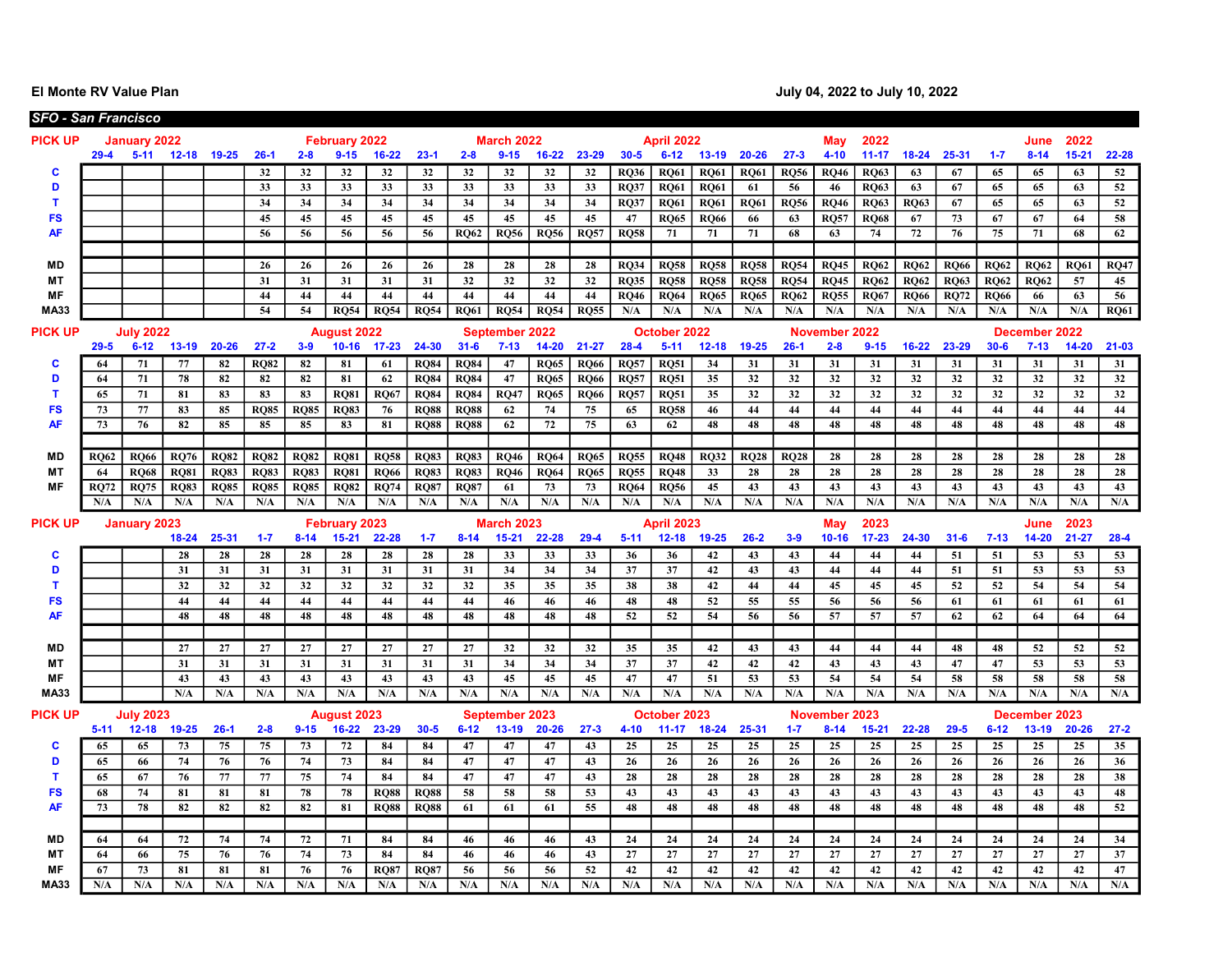El Monte RV Value Plan de la contracte de la contracte de la contracte de la contracte de la contracte de la contracte de la contracte de la contracte de la contracte de la contracte de la contracte de la contracte de la c

| LAS - Las Vegas   |             |                     |                  |             |                 |             |                      |                    |                    |             |                       |             |                  |             |                   |             |                 |             |               |             |             |             |             |               |             |                         |
|-------------------|-------------|---------------------|------------------|-------------|-----------------|-------------|----------------------|--------------------|--------------------|-------------|-----------------------|-------------|------------------|-------------|-------------------|-------------|-----------------|-------------|---------------|-------------|-------------|-------------|-------------|---------------|-------------|-------------------------|
| <b>PICK UP</b>    |             | <b>January 2022</b> |                  |             |                 |             | <b>February 2022</b> |                    |                    |             | <b>March 2022</b>     |             |                  |             | <b>April 2022</b> |             |                 |             | May           | 2022        |             |             |             | June          | 2022        |                         |
|                   | $29 - 4$    |                     | 5-11 12-18 19-25 |             | $26-1$          | $2 - 8$     | $9 - 15$             | $16 - 22$          | $23-1$             | $2 - 8$     | $9 - 15$              | $16 - 22$   | $23 - 29$        | $30 - 5$    | $6 - 12$          | $13 - 19$   | $20 - 26$       | $27 - 3$    | $4 - 10$      | $11 - 17$   | $18 - 24$   | 25-31       | $1 - 7$     | $8 - 14$      | $15 - 21$   | 22-28                   |
| c                 |             |                     |                  |             | 32              | 32          | 32                   | 32                 | 32                 | 32          | <b>RO34</b>           | <b>RO32</b> | 32               | <b>RO55</b> | <b>RO61</b>       | <b>RO64</b> | <b>RO57</b>     | <b>RO52</b> | <b>RO52</b>   | <b>RO37</b> | <b>RO75</b> | <b>RO46</b> | <b>RO61</b> | <b>RO62</b>   | <b>RQ52</b> | <b>RQ52</b>             |
| D                 |             |                     |                  |             | 33              | 33          | 33                   | 33                 | 33                 | 33          | 35                    | <b>RQ33</b> | 33               | <b>RQ55</b> | <b>RQ61</b>       | <b>RQ64</b> | <b>RQ57</b>     | <b>RQ52</b> | 52            | 38          | <b>RO75</b> | 46          | 61          | 62            | 52          | 52                      |
| $\mathbf{T}$      |             |                     |                  |             | 34              | 34          | 34                   | 34                 | 34                 | 34          | 36                    | 36          | 34               | 55          | <b>RQ61</b>       | <b>RQ64</b> | 57              | 52          | 52            | 38          | <b>RQ81</b> | 46          | 61          | 62            | 52          | 52                      |
| <b>FS</b>         |             |                     |                  |             | 45              | 45          | 45                   | 45                 | 45                 | 45          | 47                    | 47          | 46               | 62          | <b>RQ65</b>       | <b>RQ68</b> | 63              | 61          | 61            | 52          | <b>RQ82</b> | 57          | <b>RQ64</b> | <b>RQ65</b>   | 55          | 62                      |
| <b>AF</b>         |             |                     |                  |             | <b>RO56</b>     | <b>RO56</b> | 56                   | 56                 | 56                 | <b>RO56</b> | <b>RO58</b>           | <b>RO58</b> | R <sub>057</sub> | RO67        | 71                | 74          | 68              | 66          | 65            | 61          | 83          | 63          | 72          | 66            | 64          | 61                      |
|                   |             |                     |                  |             |                 |             |                      |                    |                    |             |                       |             |                  |             |                   |             |                 |             |               |             |             |             |             |               |             |                         |
| MD                |             |                     |                  |             | 26              | 26          | 26                   | 26                 | 26                 | 28          | <b>RO32</b>           | <b>RO28</b> | 28               | <b>RQ53</b> | <b>RO58</b>       | <b>RQ63</b> | <b>RQ55</b>     | <b>RO51</b> | <b>RQ51</b>   | <b>RO35</b> | <b>RO73</b> | <b>RQ45</b> | <b>RO54</b> | <b>RO56</b>   | <b>RQ47</b> | <b>RO47</b>             |
| <b>MT</b>         |             |                     |                  |             | 31              | 31          | 31                   | 31                 | 31                 | 32          | 34                    | 34          | 32               | 53          | <b>RQ58</b>       | <b>RQ63</b> | <b>RQ55</b>     | <b>RQ51</b> | <b>RQ51</b>   | <b>RQ36</b> | <b>RQ81</b> | <b>RQ42</b> | <b>RQ54</b> | <b>RQ56</b>   | <b>RQ45</b> | RQ45                    |
| MF                |             |                     |                  |             | 44              | 44          | 44                   | 44                 | 44                 | 44          | 46                    | 46          | 45               | 61          | <b>RO64</b>       | <b>RO67</b> | <b>RQ62</b>     | <b>RQ58</b> | <b>RQ58</b>   | <b>RQ51</b> | <b>RQ81</b> | 55          | <b>RQ63</b> | <b>RQ64</b>   | 53          | 61                      |
| <b>MA33</b>       |             |                     |                  |             | <b>RO54</b>     | <b>RO54</b> | <b>RO54</b>          | <b>RO54</b>        | <b>RO54</b>        | <b>RO54</b> | <b>RO56</b>           | <b>RO56</b> | <b>RO55</b>      | N/A         | N/A               | N/A         | N/A             | N/A         | N/A           | N/A         | N/A         | N/A         | N/A         | N/A           | N/A         | R <sub>058</sub>        |
| <b>PICK UP</b>    |             | <b>July 2022</b>    |                  |             |                 |             | <b>August 2022</b>   |                    |                    |             | <b>September 2022</b> |             |                  |             | October 2022      |             |                 |             | November 2022 |             |             |             |             | December 2022 |             |                         |
|                   | $29 - 5$    | $6 - 12$            | $13-19$          | $20 - 26$   | $27 - 2$        | $3-9$       | $10 - 16$            | $17 - 23$          | 24-30              | $31 - 6$    | $7 - 13$              | 14-20       | $21 - 27$        | $28 - 4$    | $5 - 11$          | $12 - 18$   | $19 - 25$       | $26 - 1$    | $2 - 8$       | $9 - 15$    | $16 - 22$   | 23-29       | $30 - 6$    | $7 - 13$      | $14 - 20$   | $21 - 03$               |
| С                 | 51          | 44                  | <b>RQ76</b>      | <b>RO82</b> | 81              | <b>RO82</b> | <b>RO82</b>          | <b>RO62</b>        | <b>RO83</b>        | <b>RO83</b> | 41                    | <b>RO63</b> | <b>RO64</b>      | <b>RQ48</b> | <b>RO46</b>       | 34          | 31              | 31          | 31            | 31          | 31          | 31          | 31          | 31            | 31          | 31                      |
| D                 | 51          | 44                  | 77               | 82          | <b>RO81</b>     | <b>RQ82</b> | 82                   | 63                 | <b>RQ83</b>        | <b>RQ83</b> | 41                    | <b>RO63</b> | <b>RQ64</b>      | <b>RQ48</b> | <b>RO46</b>       | 35          | 32              | 32          | 32            | 32          | 32          | 32          | 32          | 32            | 32          | 32                      |
| T                 | 51          | 61                  | 77               | 82          | 82              | 83          | 83                   | 64                 | <b>RQ83</b>        | <b>RQ83</b> | 41                    | <b>RO63</b> | <b>RQ64</b>      | <b>RQ48</b> | 46                | 35          | 32              | 32          | 32            | 32          | 32          | 32          | 32          | 32            | 32          | 32                      |
| <b>FS</b>         | 58          | RO66                | <b>RO82</b>      | <b>RO84</b> | <b>RO84</b>     | 85          | <b>RO85</b>          | 68                 | <b>RO88</b>        | <b>RO88</b> | 54                    | 71          | 73               | 61          | 56                | 46          | 44              | 44          | 44            | 44          | 44          | 44          | 44          | 44            | 44          | 44                      |
| <b>AF</b>         | 61          | 67                  | 81               | 83          | 84              | 85          | 85                   | <b>RO81</b>        | <b>RO88</b>        | <b>RO88</b> | 58                    | 72          | 72               | 61          | 58                | 48          | 48              | 48          | 48            | 48          | 48          | 48          | 48          | 48            | 48          | 48                      |
|                   |             |                     |                  |             |                 |             |                      |                    |                    |             |                       |             |                  |             |                   |             |                 |             |               |             |             |             |             |               |             |                         |
| MD                | 46          | <b>RO42</b>         | <b>RO75</b>      | <b>RO82</b> | <b>RO81</b>     | <b>RO82</b> | <b>RO81</b>          | <b>RO61</b>        | <b>RO82</b>        | <b>RO82</b> | <b>RO38</b>           | <b>RO62</b> | <b>RO63</b>      | <b>RO47</b> | <b>RO45</b>       | <b>RO32</b> | <b>RO28</b>     | 28          | 28            | 28          | 28          | 28          | 28          | 28            | 28          | 28                      |
| <b>MT</b>         | <b>RO48</b> | <b>RO61</b>         | <b>RO76</b>      | <b>RO82</b> | <b>RO82</b>     | <b>RO83</b> | <b>RO82</b>          | <b>RO63</b>        | <b>RO82</b>        | <b>RO82</b> | 38                    | <b>RO62</b> | <b>RO63</b>      | <b>RO47</b> | <b>RO45</b>       | 33          | 28              | 28          | 28            | 28          | 28          | 28          | 28          | 28            | 28          | 28                      |
| <b>MF</b>         | 56          | <b>RO65</b>         | <b>RO82</b>      | <b>RO84</b> | <b>RO84</b>     | <b>RO85</b> | <b>RO84</b>          | 67                 | <b>RO87</b>        | <b>RO87</b> | 53                    | 68          | 72               | 58          | 54                | 45          | 43              | 43          | 43            | 43          | 43          | 43          | 43          | 43            | 43          | 43                      |
|                   | N/A         | N/A                 | N/A              | N/A         | N/A             | N/A         | N/A                  | N/A                | N/A                | N/A         | N/A                   | N/A         | N/A              | N/A         | N/A               | N/A         | N/A             | N/A         | N/A           | N/A         | N/A         | N/A         | N/A         | N/A           | N/A         | $\mathbf{N}/\mathbf{A}$ |
|                   |             |                     |                  |             |                 |             |                      |                    |                    |             |                       |             |                  |             |                   |             |                 |             |               |             |             |             |             |               |             |                         |
|                   |             |                     |                  |             |                 |             |                      |                    |                    |             |                       |             |                  |             |                   |             |                 |             |               |             |             |             |             |               |             |                         |
| <b>PICK UP</b>    |             | <b>January 2023</b> |                  |             |                 |             | <b>February 2023</b> |                    |                    |             | <b>March 2023</b>     |             |                  |             | <b>April 2023</b> |             |                 |             | May           | 2023        |             |             |             | June          | 2023        |                         |
|                   | $4 - 10$    | $11 - 17$           | $18 - 24$        | 25-31       | $1 - 7$         | $8 - 14$    | $15 - 21$            | 22-28              | $1 - 7$            | $8 - 14$    | $15 - 21$             | 22-28       | $29 - 4$         | $5 - 11$    | $12 - 18$         | $19 - 25$   | $26 - 2$        | $3-9$       | $10 - 16$     | $17 - 23$   | 24-30       | $31 - 6$    | $7 - 13$    | $14 - 20$     | $21 - 27$   | $28 - 4$                |
| c                 | 28          | 28                  | 28               | 28          | 28              | 28          | 28                   | 28                 | 28                 | 28          | 33                    | 33          | 33               | 37          | 37                | 37          | 41              | 41          | 43            | <b>RO62</b> | 43          | 48          | 48          | 53            | 58          | 58                      |
| D                 | 31          | 31                  | 31               | 31          | 31              | 31          | 31                   | 31                 | 31                 | 31          | 34                    | 34          | 34               | 38          | 38                | 38          | 41              | 41          | 43            | <b>RO62</b> | 43          | 48          | 48          | 53            | 58          | 58                      |
| T                 | 32          | 32                  | 32               | 32          | 32              | 32          | 31                   | 32                 | 32                 | 32          | 35                    | 35          | 35               | 42          | 42                | 42          | 43              | 43          | 44            | <b>RO62</b> | 44          | 51          | 51          | 53            | 58          | 62                      |
| <b>FS</b>         | 44          | 44                  | 44               | 44          | 44              | 44          | 44                   | 44                 | 44                 | 44          | 46                    | 46          | 46               | 52          | 52                | 52          | 54              | 54          | 55            | <b>RO66</b> | 55          | 61          | 61          | 61            | 63          | 65                      |
| AF                | 48          | 48                  | 48               | 48          | $\overline{48}$ | 48          | 48                   | $\overline{48}$    | 48                 | 48          | 48                    | 48          | 48               | 54          | 54                | 54          | $\overline{55}$ | 55          | 56            | <b>RO67</b> | 56          | 62          | 62          | 64            | 66          | 68                      |
|                   |             |                     |                  |             |                 |             |                      |                    |                    |             |                       |             |                  |             |                   |             |                 |             |               |             |             |             |             |               |             |                         |
| MD                | 27          | 27                  | 27               | 27          | 27              | 27          | 27                   | 27                 | 27                 | 27          | 32                    | 32          | 32               | 36          | 36                | 36          | 41              | 41          | 43            | <b>RO62</b> | <b>RO43</b> | 47          | 47          | 52            | 57          | 57                      |
| МT                | 31          | 31                  | 31               | 31          | 31              | 31          | 28                   | 31                 | 31                 | 31          | 34                    | 34          | 34               | 42          | 42                | 42          | 41              | 41          | 42            | <b>RO58</b> | <b>RO42</b> | 46          | 46          | 52            | 56          | 61                      |
| MF                | 43          | 43                  | 43               | 43          | 43              | 43          | 43                   | 43                 | 43                 | 43          | 45                    | 45          | 45               | 51          | 51                | 51          | 53              | 53          | 53            | <b>RQ65</b> | <b>RQ53</b> | 58          | 58          | 58            | 62          | 64                      |
| MA33              | n/A         | N/A                 | N/A              | N/A         | N/A             | N/A         | N/A                  | N/A                | N/A                | N/A         | N/A                   | N/A         | N/A              | N/A         | N/A               | N/A         | N/A             | N/A         | N/A           | N/A         | N/A         | N/A         | N/A         | N/A           | N/A         | N/A                     |
| <b>PICK UP</b>    |             | <b>July 2023</b>    |                  |             |                 |             | <b>August 2023</b>   |                    |                    |             | September 2023        |             |                  |             | October 2023      |             |                 |             | November 2023 |             |             |             |             | December 2023 |             |                         |
|                   | $5 - 11$    | $12 - 18$           | 19-25            | $26-1$      | $2 - 8$         | $9 - 15$    | $16 - 22$            | 23-29              | $30 - 5$           | $6 - 12$    | $13 - 19$             | $20 - 26$   | $27 - 3$         | $4 - 10$    | $11 - 17$         | $18 - 24$   | $25 - 31$       | $1 - 7$     | $8 - 14$      | $15 - 21$   | $22 - 28$   | $29 - 5$    | $6 - 12$    | $13 - 19$     | $20 - 26$   | $27 - 2$                |
| c                 | 63          | 72                  | 72               | 72          | 72              | 71          | 71                   | 77                 | 77                 | 42          | 42                    | 42          | $\overline{33}$  | 24          | 24                | 24          | 24              | 24          | 24            | 24          | 24          | 24          | 24          | 24            | 24          | $\overline{35}$         |
| D                 | 63          | 73                  | 73               | 73          | 73              | 72          | 72                   | 78                 | 78                 | 42          | 42                    | 42          | 34               | 25          | 25                | 25          | 25              | 25          | 25            | 25          | 25          | 25          | 25          | 25            | 25          | 36                      |
| T                 | 64          | 74                  | 74               | 74          | 74              | 73          | 73                   | 81                 | 81                 | 43          | 43                    | 43          | 35               | 26          | 26                | 26          | 26              | 26          | 26            | 26          | 26          | 26          | 26          | 26            | 26          | $\overline{38}$         |
| <b>FS</b>         | 67          | 78                  | 78               | 78          | 78              | 77          | 77                   | <b>RQ85</b>        | <b>RQ87</b>        | 54          | 54                    | 54          | 46               | 42          | 42                | 42          | 42              | 42          | 42            | 42          | 42          | 42          | 42          | 42            | 42          | 48                      |
| <b>AF</b>         | 72          | 81                  | 81               | 81          | 81              | 81          | 81                   | <b>RQ88</b>        | <b>RQ88</b>        | 55          | 55                    | 55          | 48               | 48          | 48                | 48          | 48              | 48          | 48            | 48          | 48          | 48          | 48          | 48            | 48          | 52                      |
|                   |             |                     |                  |             |                 |             |                      |                    |                    |             |                       |             |                  |             |                   |             |                 |             |               |             |             |             |             |               |             |                         |
| MD                | 62          | 71                  | 71               | 71          | 71              | 68          | 68                   | 76                 | 76                 | 42          | 42                    | 42          | 32               | 23          | 23                | 23          | 23              | 23          | 23            | 23          | 23          | 23          | 23          | 23            | 23          | 34                      |
| <b>MT</b>         | 63          | 73                  | 73               | 73          | 73              | 72          | 72                   | 81                 | 81                 | 43          | 43                    | 43          | 34               | 25          | 25                | 25          | 25              | 25          | 25            | 25          | 25          | 25          | 25          | 25            | 25          | 37                      |
| МF<br><b>MA33</b> | 66<br>N/A   | 77<br>N/A           | 77<br>N/A        | 77<br>N/A   | 77<br>N/A       | 75<br>N/A   | 75<br>N/A            | <b>RO84</b><br>N/A | <b>RO86</b><br>N/A | 53<br>N/A   | 53<br>N/A             | 53<br>N/A   | 45<br>N/A        | 41<br>N/A   | 41<br>N/A         | 41<br>N/A   | 41<br>N/A       | 41<br>N/A   | 41<br>N/A     | 41<br>N/A   | 41<br>N/A   | 41<br>N/A   | 41<br>N/A   | 41<br>N/A     | 41<br>N/A   | 47<br>N/A               |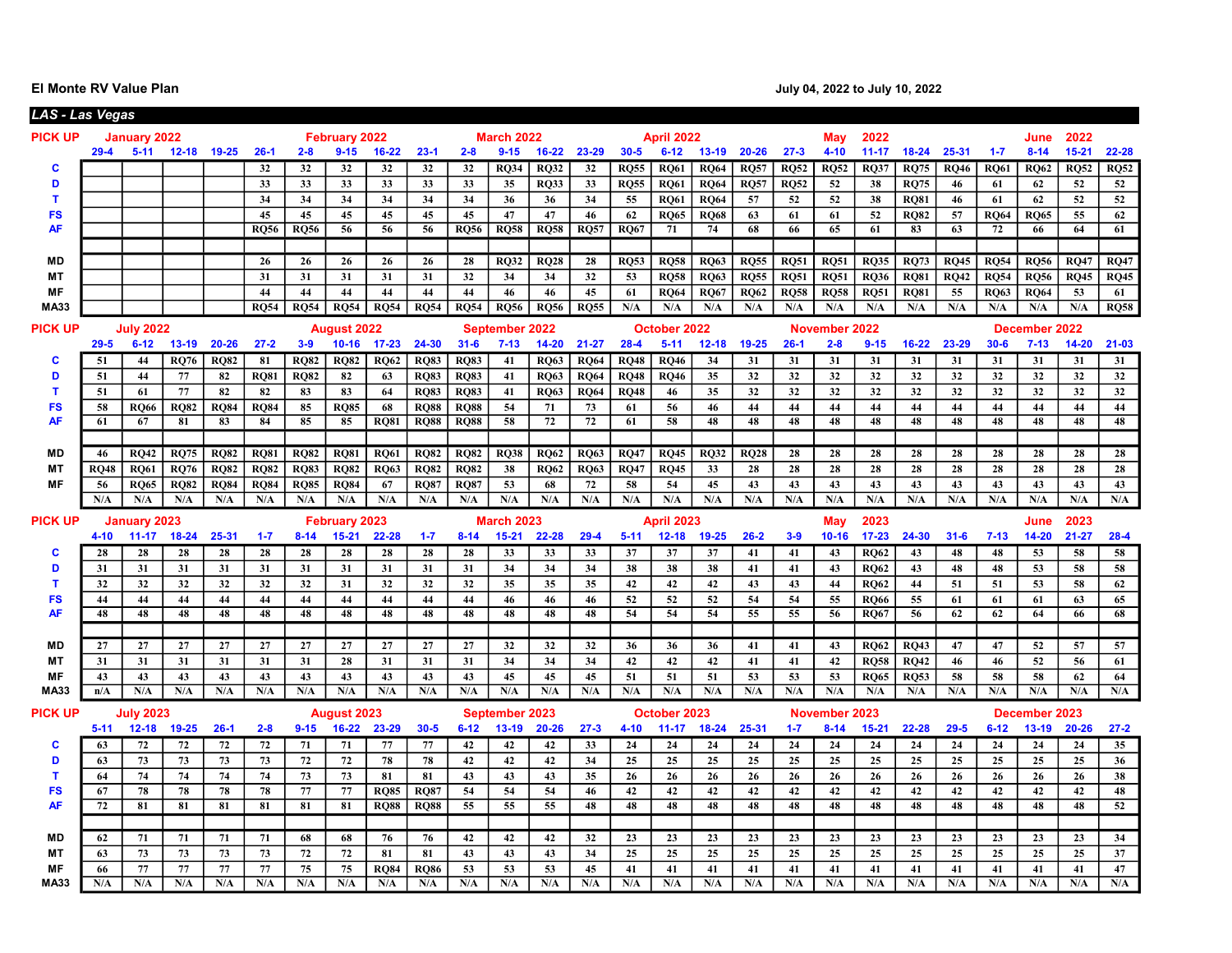| NYC - New York (Linden, NJ) |              |  |             |             |                      |             |             |             |                   |           |             |             |                   |             |             |             |             |             |             |             |             |             |             |             |
|-----------------------------|--------------|--|-------------|-------------|----------------------|-------------|-------------|-------------|-------------------|-----------|-------------|-------------|-------------------|-------------|-------------|-------------|-------------|-------------|-------------|-------------|-------------|-------------|-------------|-------------|
| <b>PICK UP</b>              | January 2022 |  |             |             | <b>February 2022</b> |             |             |             | <b>March 2022</b> |           |             |             | <b>April 2022</b> |             |             |             |             | 2022        |             |             |             | June        | 2022        |             |
|                             |              |  | $26 - 1$    | 2-8         |                      | 16-22       | $23-1$      | $2 - 8$     | $9 - 15$          | $16 - 22$ | 23-29       | 30-5        |                   | 13-19       | 20-26       | -27.3       | 4-10        | 1-17        | 18-24       | 25-31       | $1 - 7$     | $8 - 14$    | $15 - 21$   | $22 - 28$   |
| C.                          |              |  |             |             | 43                   | 43          | 43          |             | 43                |           | 45          | <b>RQ45</b> | <b>RQ52</b>       | <b>RQ52</b> | RQ42        | <b>RQ42</b> | <b>RQ45</b> | <b>RQ42</b> | 27          | <b>RQ42</b> | 42          | 45          | 46          | 58          |
| D                           |              |  |             | 43          | 43                   | 43          | 43          |             | 43                |           | -45         | <b>RQ45</b> | <b>RQ52</b>       | <b>RQ52</b> | RQ42        | <b>RQ42</b> | <b>RQ45</b> | <b>RQ42</b> | <b>RQ28</b> | 42          | 42          | <b>RO45</b> | <b>RQ46</b> | RQ58        |
|                             |              |  |             | 45          | <b>RO45</b>          | <b>RQ45</b> | <b>RQ45</b> | <b>RQ45</b> | <b>RQ45</b>       | 45        | <b>RQ45</b> | <b>RQ45</b> | <b>RQ52</b>       | <b>RQ54</b> | <b>RQ52</b> | 46          | -55         | <b>RQ42</b> | <b>RQ34</b> | 42          | 42          | <b>RQ45</b> | <b>RQ46</b> | <b>RQ58</b> |
| <b>FS</b>                   |              |  | <b>RO55</b> | <b>RQ55</b> | <b>RQ55</b>          | <b>RQ55</b> | <b>RQ55</b> | <b>RQ55</b> | <b>RQ55</b>       | 55        | -55         | <b>RQ55</b> | <b>RQ63</b>       | <b>RQ64</b> | 61          | 57          | <b>RQ63</b> | <b>RQ53</b> | <b>RQ51</b> | <b>RQ53</b> | <b>RQ57</b> | <b>RQ56</b> | 53          | 61          |
| <b>AF</b>                   |              |  |             | 63          | 63                   | <b>RO63</b> | 63          | 63          | <b>RQ64</b>       | 63        | -63         | <b>RQ63</b> | <b>RQ66</b>       | <b>RQ67</b> | 65          | -64         | 66          | 62          | -57         | -62         | 61          | 53          | 58          | 67          |
|                             |              |  |             |             |                      |             |             |             |                   |           |             |             |                   |             |             |             |             |             |             |             |             |             |             |             |

| PICK UP |             | <b>July 2022</b> |             |             |             |             | <b>August 2022</b> |             |             |             | September 2022 |             |             |             | October 2022 |             |             |             | November 2022 |             |             |             |      | December 2022 |     |             |
|---------|-------------|------------------|-------------|-------------|-------------|-------------|--------------------|-------------|-------------|-------------|----------------|-------------|-------------|-------------|--------------|-------------|-------------|-------------|---------------|-------------|-------------|-------------|------|---------------|-----|-------------|
|         | $29 - 5$    |                  | 13-19       | $20 - 26$   |             | 3.9         |                    |             |             | 31-6        | 7-13           |             |             |             |              |             |             |             |               |             | 16.22       | 23-29       | 30-6 | 7-13          |     | 14-20 21-03 |
|         | 48          | <b>RO52</b>      | <b>RO65</b> | <b>RQ77</b> |             | <b>RQ78</b> | <b>RQ67</b>        | <b>RQ72</b> | <b>RQ63</b> | 62          | -64            | -64         | <b>RO48</b> | 46          | -46          | -44         | <b>RO43</b> | <b>RQ43</b> | <b>RQ33</b>   | <b>RQ33</b> | <b>RQ33</b> | <b>RQ33</b> | 33   | 33            | 33  | 33          |
|         | <b>RO48</b> | 52               | <b>RQ66</b> | <b>RQ78</b> | <b>RQ78</b> | <b>RQ78</b> | <b>RQ68</b>        | <b>RQ73</b> | <b>RQ64</b> | <b>RQ63</b> | 64             | <b>RQ64</b> | <b>RQ48</b> | <b>RQ46</b> | <b>RQ46</b>  | <b>RQ44</b> | <b>RQ43</b> | <b>RQ43</b> | <b>RQ34</b>   | <b>RQ34</b> | <b>RQ34</b> | <b>RO34</b> |      | 34            |     |             |
|         |             |                  | -66         | 78          | 78          | <b>RQ78</b> | <b>RQ77</b>        | <b>RQ78</b> | <b>RQ76</b> | 66          | -64            | <b>RQ64</b> | <b>RQ58</b> | <b>RQ56</b> | 52           | 46          |             | -46         | 34            | 34          | -34         | 34          | -34  | 34            | -34 | 34          |
| FS      |             |                  | <b>RQ72</b> | <b>RQ81</b> | <b>RQ82</b> | <b>RQ82</b> | <b>RQ82</b>        | <b>RQ82</b> | <b>RQ81</b> | <b>RQ65</b> | <b>RQ71</b>    | <b>RQ73</b> | <b>RQ72</b> | <b>RQ66</b> | <b>RQ61</b>  | <b>RQ56</b> | <b>RQ56</b> | <b>RQ56</b> | <b>RQ45</b>   | <b>RQ45</b> | <b>RQ45</b> | <b>RQ45</b> | 45   | 45            |     | 45          |
| AF      | <b>RO67</b> |                  | 75          | <b>RQ82</b> | <b>RQ82</b> | 82          | 82                 | 83          |             |             | 71             |             | 68          | <b>RQ64</b> | <b>RQ62</b>  | <b>RQ58</b> | <b>RQ58</b> | <b>RQ58</b> | 48            | 48          |             | 48          |      | 48            |     | 48          |
|         |             |                  |             |             |             |             |                    |             |             |             |                |             |             |             |              |             |             |             |               |             |             |             |      |               |     |             |

| <b>PICK UP</b> |      | January 2023 |       |       |     |      | February 2023 |       |     |              | <b>March 2023</b> |       |      |      | <b>April 2023</b> |       |      |     | May   | 2023 |       |          |       | June  | 2023      |        |
|----------------|------|--------------|-------|-------|-----|------|---------------|-------|-----|--------------|-------------------|-------|------|------|-------------------|-------|------|-----|-------|------|-------|----------|-------|-------|-----------|--------|
|                | 4-10 |              | 18-24 | 25-31 |     | 8-14 | 15.2          | 22-28 |     | 8-1 <i>8</i> | 15-21             | 22-28 | 29-4 | 5-11 | 12.1)             | 19-25 | 26-2 | 3-9 | 10-16 |      | 24-30 | $31 - 6$ | 7-13. | 14-20 | $21 - 27$ | - 28-4 |
|                |      | 31           | 37    | 37    | 37  | 37   | 37            | 37    | 37  | 37           | 42                | 42    | 48   | 48   | 43                | 43    | -47  |     | 47    |      | 47    | 53       | 53    | 56    | 61        | 61     |
|                | 38   | 38           | 38    | 38    | 38  | 38   | 38            | 38    | 38  | 38           | 42                | 42    | 48   | 48   | 43                | 43    | 47   | 47  | 47    | 47   | 47    | 53       | 53    | 56    | 61        |        |
|                | 41   | 41           | 41    | 41    | 41  | -41  | 41            | 41    | 41  | 41           | 43                | 43    | -51  | -51  | 44                | 44    | 48   | 48  | 48    | 48   | 48    | 55       | 55    | 61    | 62        | 65     |
| FS             | 51   | 51           | -51   |       | -51 | -51  | 51            | 51    | -51 | -51          | 53                | 53    | 58   | 58   | 54                | 54    | 58   | 58  | 58    | 58   | 58    | 63       | 63    | 64    | 65        | 68     |
| <b>AF</b>      |      | 53           | -53   | 53    | 53  | 53   | -53           | 53    | 53  | 53           | 55                | 55    | 62   | 62   | 56                | 56    | 61   | -61 | -61   | 61   | 61    | 64       | 64    | 67    | 68        | 73     |
|                |      |              |       |       |     |      |               |       |     |              |                   |       |      |      |                   |       |      |     |       |      |       |          |       |       |           |        |

| <b>PICK UP</b> |                       | <b>July 2023</b> |           |        |         |          | August 2023 |       |          |        | September 2023 |           |          |      | October 2023 |       |       |     | November 2023 |      |       |          |          | December 2023 |       |          |
|----------------|-----------------------|------------------|-----------|--------|---------|----------|-------------|-------|----------|--------|----------------|-----------|----------|------|--------------|-------|-------|-----|---------------|------|-------|----------|----------|---------------|-------|----------|
|                | $5 - 11$              | 12-18            | $19 - 25$ | $26-1$ | $2 - 8$ | $9 - 15$ | $16 - 22$   | 23-29 | $30 - 5$ | $6-12$ | $13-19$        | $20 - 26$ | $27 - 3$ | 4-10 | $-11-17$     | 18-24 | 25-31 | 1-7 | $8 - 14$      | 5-21 | 22-28 | $29 - 5$ | $6 - 12$ | 13-19         | 20-26 | $27 - 2$ |
| u              | 68                    |                  | 72        | 72     |         | 71       | 71          | 65    | 65       | 53     | 53             | 53        |          | 47   | 47           | 47    |       | 42  | 42            | 42   | 44    | 42       | 42       | 42            | 42    | 43       |
|                | 68                    | 72               | 73        | 73     | 73      | 72       | 72          | 66    | -66      | 53     | 53             | 53        |          | 47   |              | 47    | 47    | 42  | 42            | 42   | 42    | 42       | 42       | -42           | 42    | -43      |
|                |                       | 73               | 74        | 75     |         | 74       | 72          | 72    | -67      | -54    | 54             | -54       | 48       | 47   | 47           | 47    | -47   | 42  | 42            | 42   | 42    | 42       | 42       | -42           | 42    | -43      |
| FS             |                       | 78               | 78        | 78     | 78      | 78       | 76          | 76    | 73       | - 62   | 62             | 62        | -58      | -57  | 57           | 57    | 57    | -52 | 52            | 52   | 52    | 52       | 52       | 52            | 52    |          |
| <b>AF</b>      | 82<br>78<br>81<br>-81 |                  |           |        | 82      | -81      | 81          | 81    | 78       | -63    | 63             | 63        | -61      | -61  | -61          | -61   | -61   | -54 | 54            | -54  | -54   | 54       | -54      | -54           | -54   | 55       |
|                |                       |                  |           |        |         |          |             |       |          |        |                |           |          |      |              |       |       |     |               |      |       |          |          |               |       |          |
|                |                       |                  |           |        |         |          |             |       |          |        |                |           |          |      |              |       |       |     |               |      |       |          |          |               |       |          |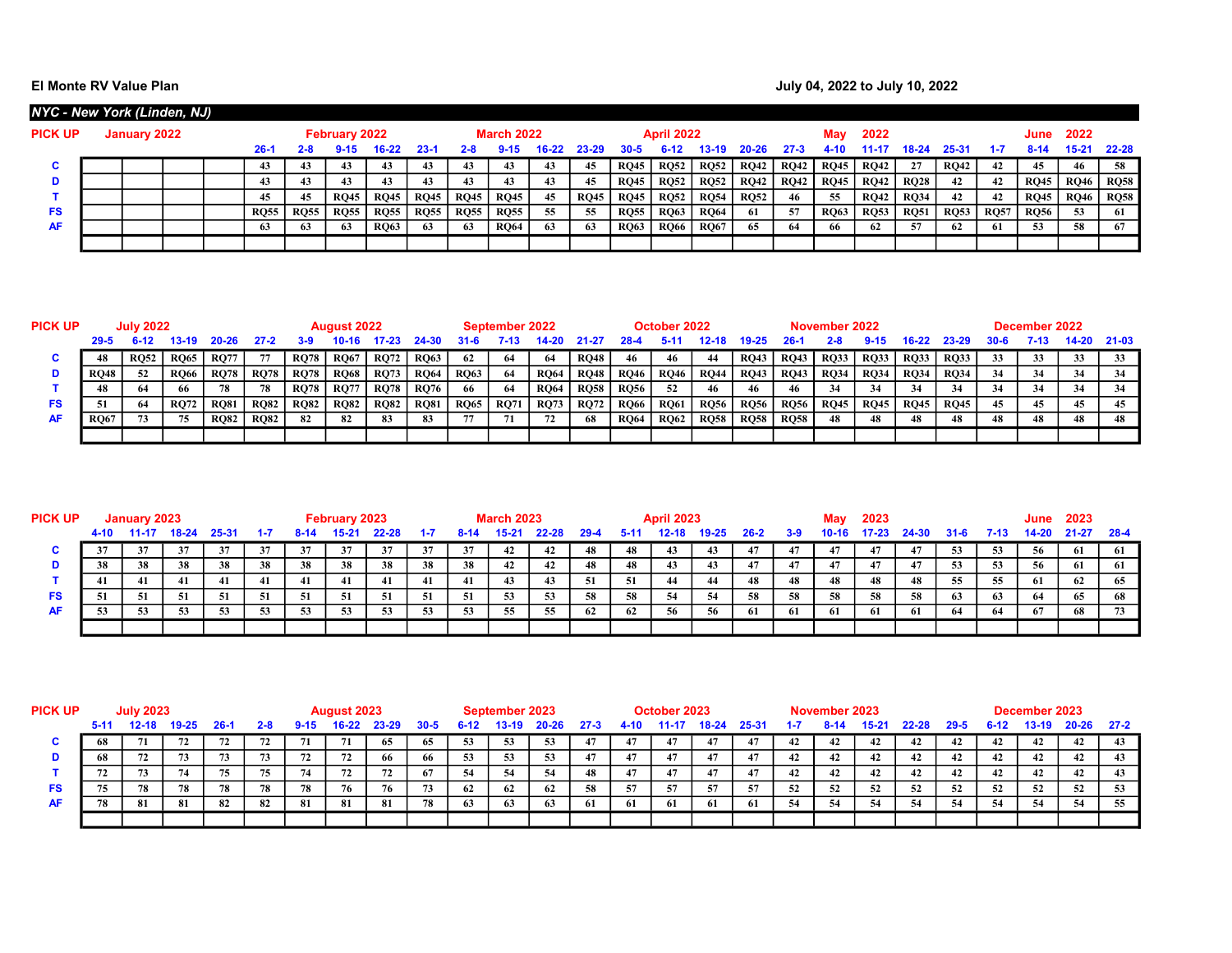|                | <b>MCO - Orlando</b> |                               |                 |             |             |             |                                 |             |             |             |                           |             |                 |             |                           |                 |             |             |                           |                 |             |             |             |                            |             |             |
|----------------|----------------------|-------------------------------|-----------------|-------------|-------------|-------------|---------------------------------|-------------|-------------|-------------|---------------------------|-------------|-----------------|-------------|---------------------------|-----------------|-------------|-------------|---------------------------|-----------------|-------------|-------------|-------------|----------------------------|-------------|-------------|
| <b>PICK UP</b> |                      | <b>January 2022</b>           |                 |             |             |             | February 2022                   |             |             |             | <b>March 2022</b>         |             |                 |             | <b>April 2022</b>         |                 |             |             | May                       | 2022            |             |             |             | June                       | 2022        |             |
|                |                      |                               |                 |             | $26-1$      | $2 - 8$     | $9 - 15$                        | $16 - 22$   | $23-1$      | $2 - 8$     | $9 - 15$                  | $16 - 22$   | 23-29           | $30 - 5$    | $6 - 12$                  | $13 - 19$       | $20 - 26$   | $27 - 3$    | $4 - 10$                  | $11 - 17$       | $18 - 24$   | 25-31       | $1 - 7$     | $8 - 14$                   | $15 - 21$   | 22-28       |
| C              |                      |                               |                 |             | 46          | 46          | 46                              | 46          | <b>RO47</b> | <b>RO58</b> | <b>RO63</b>               | <b>RO62</b> | 46              | <b>RO53</b> | 57                        | 63              | 52          | 46          | 53                        | 61              | 61          | 44          | <b>RO44</b> | <b>RO44</b>                | 45          | 47          |
| D              |                      |                               |                 |             | 46          | 46          | 46                              | <b>RQ46</b> | <b>RQ47</b> | <b>RQ58</b> | <b>RQ63</b>               | <b>RQ62</b> | 46              | 53          | <b>RO57</b>               | 63              | 52          | 46          | 53                        | 61              | 61          | <b>RQ44</b> | <b>RQ44</b> | <b>RQ44</b>                | <b>RQ45</b> | <b>RQ47</b> |
| т              |                      |                               |                 |             | 46          | 46          | <b>RO46</b>                     | <b>RQ46</b> | <b>RQ47</b> | <b>RQ63</b> | <b>RQ63</b>               | <b>RQ63</b> | <b>RQ46</b>     | 53          | <b>RO64</b>               | 63              | 52          | 46          | 53                        | 61              | 61          | 46          | 48          | 46                         | 45          | <b>RQ61</b> |
| <b>FS</b>      |                      |                               |                 |             | 66          | 66          | 66                              | 66          | <b>RO67</b> | <b>RO77</b> | 77                        | 68          | <b>RQ57</b>     | <b>RO62</b> | <b>RO68</b>               | 67              | 62          | <b>RO61</b> | <b>RO56</b>               | <b>RO65</b>     | 65          | 57          | 58          | 57                         | 53          | <b>RO68</b> |
| AF             |                      |                               |                 |             | <b>RO73</b> | 73          | 73                              | 73          | <b>RQ73</b> | <b>RQ81</b> | <b>RO81</b>               | <b>RQ76</b> | <b>RO63</b>     | 66          | 74                        | 73              | 65          | <b>RO64</b> | <b>RQ67</b>               | <b>RQ71</b>     | 68          | 64          | 65          | 56                         | 61          | 68          |
|                |                      |                               |                 |             |             |             |                                 |             |             |             |                           |             |                 |             |                           |                 |             |             |                           |                 |             |             |             |                            |             |             |
| <b>MD</b>      |                      |                               |                 |             | 42          | 42          | 42                              | 42          | <b>RQ43</b> | <b>RQ54</b> | <b>RQ62</b>               | <b>RQ61</b> | 45              | <b>RQ52</b> | <b>RQ55</b>               | <b>RQ62</b>     | <b>RQ51</b> | RQ45        | <b>RQ52</b>               | <b>RQ58</b>     | RQ58        | 43          | RO41        | <b>RQ41</b>                | RQ43        | 44          |
| MT             |                      |                               |                 |             | 44          | 44          | <b>RQ44</b>                     | <b>RQ44</b> | <b>RQ44</b> | <b>RQ62</b> | <b>RQ62</b>               | <b>RQ62</b> | <b>RQ45</b>     | <b>RQ52</b> | <b>RQ63</b>               | <b>RQ62</b>     | <b>RQ51</b> | <b>RQ45</b> | <b>RQ52</b>               | <b>RQ58</b>     | <b>RQ58</b> | <b>RQ42</b> | <b>RQ44</b> | <b>RQ42</b>                | <b>RQ41</b> | RQ53        |
| MF             |                      |                               |                 |             | <b>RQ65</b> | 65          | <b>RQ65</b>                     | <b>RQ65</b> | <b>RQ66</b> | <b>RQ75</b> | <b>RQ75</b>               | <b>RQ67</b> | <b>RQ55</b>     | <b>RQ61</b> | <b>RQ67</b>               | <b>RQ66</b>     | <b>RQ61</b> | <b>RQ58</b> | <b>RQ54</b>               | <b>RQ64</b>     | <b>RQ64</b> | <b>RQ55</b> | <b>RQ56</b> | <b>RQ55</b>                | <b>RQ52</b> | <b>RQ67</b> |
| <b>MA33</b>    |                      |                               |                 |             | <b>RQ72</b> | <b>RQ72</b> | <b>RQ72</b>                     | <b>RQ72</b> | <b>RQ72</b> | <b>RQ81</b> | <b>RQ81</b>               | <b>RQ74</b> | <b>RQ62</b>     | N/A         | N/A                       | N/A             | N/A         | N/A         | N/A                       | N/A             | N/A         | N/A         | N/A         | N/A                        | N/A         | <b>RQ67</b> |
| <b>PICK UP</b> |                      | <b>July 2022</b>              |                 |             |             |             | <b>August 2022</b>              |             |             |             | September 2022            |             |                 |             | October 2022              |                 |             |             | <b>November</b>           | 2022            |             |             |             | December 2022              |             |             |
|                | $29 - 5$             | $6 - 12$                      | $13-19$         | $20 - 26$   | $27 - 2$    | $3 - 9$     | $10 - 16$                       | $17 - 23$   | 24-30       | $31 - 6$    | $7 - 13$                  | $14 - 20$   | $21 - 27$       | $28 - 4$    | $5 - 11$                  | $12 - 18$       | $19 - 25$   | $26-1$      | $2 - 8$                   | $9 - 15$        | $16 - 22$   | 23-29       | $30 - 6$    | $7 - 13$                   | $14 - 20$   | $21 - 03$   |
| C              | 51                   | <b>RO54</b>                   | <b>RQ63</b>     | <b>RO64</b> | <b>RQ68</b> | <b>RO65</b> | <b>RQ56</b>                     | <b>RQ48</b> | <b>RQ43</b> | <b>RO43</b> | <b>RQ36</b>               | <b>RQ45</b> | <b>RQ41</b>     | <b>RO41</b> | <b>RO41</b>               | <b>RO41</b>     | <b>RO37</b> | 37          | 37                        | 37              | 37          | 37          | 37          | 37                         | 45          | 45          |
| D              | <b>RO51</b>          | <b>RQ54</b>                   | <b>RQ64</b>     | <b>RQ65</b> | <b>RQ71</b> | 66          | <b>RQ57</b>                     | <b>RQ51</b> | <b>RQ44</b> | <b>RQ44</b> | <b>RQ37</b>               | <b>RQ45</b> | 41              | <b>RQ41</b> | <b>RQ41</b>               | <b>RQ41</b>     | <b>RQ38</b> | <b>RQ38</b> | 38                        | 38              | 38          | 38          | 38          | 38                         | 45          | 45          |
| т              | <b>RO56</b>          | 54                            | <b>RO68</b>     | <b>RO68</b> | <b>RQ71</b> | 66          | 61                              | 51          | 45          | 44          | 37                        | 45          | 41              | 41          | 41                        | 41              | <b>RO44</b> | 38          | 38                        | 38              | 38          | 38          | 38          | 38                         | 48          | 48          |
| <b>FS</b>      | <b>RO65</b>          | <b>RO64</b>                   | <b>RO77</b>     | <b>RO78</b> | <b>RQ78</b> | <b>RO72</b> | <b>RQ72</b>                     | <b>RQ61</b> | <b>RQ52</b> | <b>RO51</b> | <b>RQ52</b>               | <b>RO57</b> | 46              | 42          | 51                        | 51              | <b>RO54</b> | <b>RO48</b> | 48                        | 48              | 48          | 48          | 48          | 48                         | 58          | 58          |
| <b>AF</b>      | 72                   | 65                            | <b>RO81</b>     | <b>RQ78</b> | <b>RQ74</b> | <b>RQ71</b> | <b>RQ64</b>                     | <b>RQ66</b> | <b>RQ64</b> | <b>RQ74</b> | <b>RQ61</b>               | <b>RO56</b> | <b>RQ52</b>     | <b>RQ48</b> | <b>RO53</b>               | 53              | <b>RO56</b> | <b>RQ52</b> | <b>RQ52</b>               | <b>RQ52</b>     | <b>RQ52</b> | 52          | 52          | 52                         | 61          | 61          |
|                |                      |                               |                 |             |             |             |                                 |             |             |             |                           |             |                 |             |                           |                 |             |             |                           |                 |             |             |             |                            |             |             |
| MD             | 46                   | <b>RO51</b>                   | <b>RO62</b>     | <b>RO63</b> | <b>RO67</b> | <b>RO64</b> | <b>RO54</b>                     | <b>RO47</b> | <b>RO42</b> | <b>RO42</b> | <b>RO34</b>               | <b>RO44</b> | <b>RO38</b>     | <b>RO38</b> | <b>RO38</b>               | <b>RO38</b>     | <b>RO35</b> | <b>RO35</b> | <b>RO35</b>               | <b>RO35</b>     | <b>RO35</b> | 35          | 35          | 35                         | 44          | 44          |
| <b>MT</b>      | <b>RO55</b>          | <b>RO53</b>                   | <b>RQ67</b>     | <b>RQ67</b> | <b>RQ68</b> | <b>RQ65</b> | <b>RQ58</b>                     | <b>RQ48</b> | <b>RQ44</b> | <b>RQ43</b> | <b>RQ35</b>               | <b>RQ44</b> | <b>RQ38</b>     | <b>RQ38</b> | <b>RQ38</b>               | <b>RQ38</b>     | <b>RQ43</b> | <b>RQ36</b> | <b>RQ36</b>               | <b>RQ36</b>     | <b>RQ36</b> | <b>RQ36</b> | 36          | 36                         | 47          | 47          |
| <b>MF</b>      | <b>RQ64</b>          | <b>RQ63</b>                   | <b>RQ76</b>     | <b>RQ77</b> | <b>RQ77</b> | <b>RQ71</b> | <b>RQ71</b>                     | <b>RQ58</b> | <b>RQ51</b> | <b>RQ48</b> | <b>RQ51</b>               | <b>RQ55</b> | <b>RQ45</b>     | <b>RQ41</b> | <b>RQ48</b>               | <b>RQ48</b>     | <b>RQ53</b> | <b>RQ47</b> | <b>RQ47</b>               | <b>RQ47</b>     | <b>RQ47</b> | 47          | 47          | 47                         | 56          | 56          |
|                | N/A                  | N/A                           | N/A             | N/A         | N/A         | N/A         | N/A                             | N/A         | N/A         | N/A         | N/A                       | N/A         | N/A             | N/A         | N/A                       | N/A             | N/A         | N/A         | N/A                       | N/A             | N/A         | N/A         | N/A         | N/A                        | N/A         | N/A         |
| <b>PICK UP</b> |                      | <b>January 2023</b>           |                 |             |             |             | February 2023                   |             |             |             | <b>March 2023</b>         |             |                 |             | <b>April 2023</b>         |                 |             |             | May                       | 2023            |             |             |             | June                       | 2023        |             |
|                | $4 - 10$             | $11 - 17$                     | $18 - 24$       | 25-31       | $1 - 7$     | $8 - 14$    | $15 - 21$                       | 22-28       | $1 - 7$     | $8 - 14$    | $15 - 21$                 | $22 - 28$   | $29 - 4$        | $5 - 11$    | $12 - 18$                 | $19 - 25$       | $26 - 2$    | $3-9$       | $10 - 16$                 | $17 - 23$       | 24-30       | $31 - 6$    | $7 - 13$    | $14 - 20$                  | $21 - 27$   | $28 - 4$    |
| C              | 25                   | 25                            | 25              | 25          | 25          | 25          | 25                              | 25          | 25          | 25          | 28                        | 28          | 28              | 37          | 37                        | 37              | 45          | 45          | 45                        | 45              | 45          | 48          | 48          | 52                         | 52          | 52          |
| D              | 26                   | 26                            | 26              | 26          | 26          | 26          | 26                              | 26          | 26          | 26          | 31                        | 31          | 31              | 38          | 38                        | 38              | 45          | 45          | 45                        | 45              | 45          | 48          | 48          | 52                         | 52          | 52          |
| T              | 28                   | 28                            | 28              | 28          | 28          | 28          | 28                              | 28          | 28          | 28          | 33                        | 33          | 33              | 51          | 51                        | 41              | 46          | 46          | 46                        | 46              | 46          | 51          | 51          | 53                         | 53          | 56          |
| <b>FS</b>      | 61                   | 61                            | 61              | 61          | 61          | 61          | 61                              | 61          | 61          | 61          | 45                        | 45          | 45              | 58          | 58                        | 51              | 57          | 57          | 57                        | 57              | 57          | 61          | 61          | 61                         | 61          | 62          |
| <b>AF</b>      | 62                   | 62                            | <b>RQ62</b>     | <b>RO62</b> | <b>RQ62</b> | <b>RQ62</b> | 62                              | 62          | 62          | <b>RO62</b> | RQ48                      | 48          | 48              | 62          | 62                        | $\overline{53}$ | 58          | 58          | 58                        | 58              | 58          | 62          | 62          | 64                         | 64          | 65          |
|                |                      |                               |                 |             |             |             |                                 |             |             |             |                           |             |                 |             |                           |                 |             |             |                           |                 |             |             |             |                            |             |             |
| MD             | 24                   | 24                            | 24              | 24          | 24          | 24          | 24                              | 24          | 24          | 24          | 27                        | 27          | 27              | 36          | 36                        | 36              | 44          | 44          | 44                        | 44              | 44          | 47          | 47          | 51                         | 51          | 51          |
| <b>MT</b>      | 27                   | 27                            | 27              | 27          | 27          | 27          | 27                              | 27          | 27          | 27          | 32                        | 32          | 32              | 48          | 48                        | 41              | 44          | 44          | 44                        | 44              | 44          | 46          | 46          | 52                         | 52          | 54          |
| MF             | 58                   | 58                            | 58              | 58          | 58          | 58          | 58                              | 58          | 58          | 58          | 44                        | 44          | 44              | 56          | 56                        | 48              | 55          | 55          | 55                        | 55              | 55          | 58          | 58          | 58                         | 58          | 61          |
| <b>MA33</b>    |                      |                               |                 |             |             |             |                                 |             |             |             |                           |             |                 |             |                           |                 |             | N/A         | N/A                       | N/A             | N/A         | N/A         | N/A         | N/A                        | N/A         | N/A         |
|                | n/A                  | N/A                           | N/A             | N/A         | N/A         | N/A         | N/A                             | N/A         | N/A         | N/A         | N/A                       | N/A         | N/A             | N/A         | N/A                       | N/A             | N/A         |             |                           |                 |             |             |             |                            |             |             |
|                |                      |                               |                 |             |             |             |                                 |             |             |             |                           |             |                 |             |                           |                 |             |             |                           |                 |             |             |             |                            |             |             |
| <b>PICK UP</b> | $5 - 11$             | <b>July 2023</b><br>$12 - 18$ |                 | $26-1$      | $2 - 8$     | $9 - 15$    | <b>August 2023</b><br>$16 - 22$ | 23-29       | $30 - 5$    | $6 - 12$    | September 2023<br>$13-19$ | $20 - 26$   | $27 - 3$        | $4 - 10$    | October 2023<br>$11 - 17$ | $18 - 24$       | 25-31       | $1 - 7$     | November 2023<br>$8 - 14$ | $15 - 21$       | $22 - 28$   | $29 - 5$    | $6 - 12$    | December 2023<br>$13 - 19$ | $20 - 26$   | $27 - 2$    |
| C              | 63                   | 64                            | $19 - 25$<br>64 | 64          | 64          | 63          | 63                              | 55          | 55          | 46          | 46                        | 46          | 42              | 42          | 42                        | 42              | 42          | 42          | 42                        | 42              | 42          | 42          | 42          |                            |             |             |
| D              | 63                   | 65                            | 65              | 65          | 65          | 64          | 64                              | 56          | 56          | 46          | 46                        | 46          | 42              | 42          | 42                        | 42              | 42          | 42          | 42                        | 42              |             | 42          | 42          | 44<br>44                   | 52          | 28<br>31    |
| T              | 64                   | 65                            | 66              | 66          | 66          | 65          | 65                              | 58          | 56          | 47          | 47                        | 47          | 43              | 43          | 43                        | 43              | 43          | 43          | 43                        | 43              | 42<br>43    | 43          | 43          | 46                         | 52<br>53    | 32          |
| <b>FS</b>      | 67                   | 72                            | 73              | 73          | 73          | 71          | 71                              | 64          | 63          | 58          | 58                        | 58          | 53              | 53          | 53                        | 53              | 53          | 53          | 53                        | 53              | 53          | 53          | 53          | 56                         | 61          | 44          |
| <b>AF</b>      | 72                   | 77                            | 78              | 78          | 78          | 77          | 77                              | 72          | 71          | 61          | 61                        | 61          | $\overline{55}$ | 55          | 55                        | 55              | 55          | 55          | 55                        | $\overline{55}$ | 55          | 55          | 55          | 58                         | 63          | 48          |
|                |                      |                               |                 |             |             |             |                                 |             |             |             |                           |             |                 |             |                           |                 |             |             |                           |                 |             |             |             |                            |             |             |
| <b>MD</b>      | 62                   | 63                            | 63              | 63          | 63          | 62          | 62                              | 54          | 54          | 45          | 45                        | 45          | 42              | 42          | 42                        | 42              | 42          | 42          | 42                        | 42              | 42          | 42          | 42          | 44                         | 51          | 27          |
| <b>MT</b>      | 63                   | 64                            | 65              | 65          | 65          | 64          | 64                              | 57          | 55          | 46          | 46                        | 46          | 43              | 43          | 43                        | 43              | 43          | 43          | 43                        | 43              | 43          | 43          | 43          | 45                         | 52          | 31          |
| <b>MF</b>      | 66                   | 71                            | 72              | 72          | 72          | 68          | 68                              | 63          | 62          | 56          | 56                        | 56          | 52              | 52          | 52                        | 52              | 52          | 52          | 52                        | 52              | 52          | 52          | 52          | 54                         | 58          | 43          |
| <b>MA33</b>    | N/A                  | N/A                           | N/A             | N/A         | N/A         | N/A         | N/A                             | N/A         | N/A         | N/A         | N/A                       | N/A         | N/A             | N/A         | N/A                       | N/A             | N/A         | N/A         | N/A                       | N/A             | N/A         | N/A         | N/A         | N/A                        | N/A         | N/A         |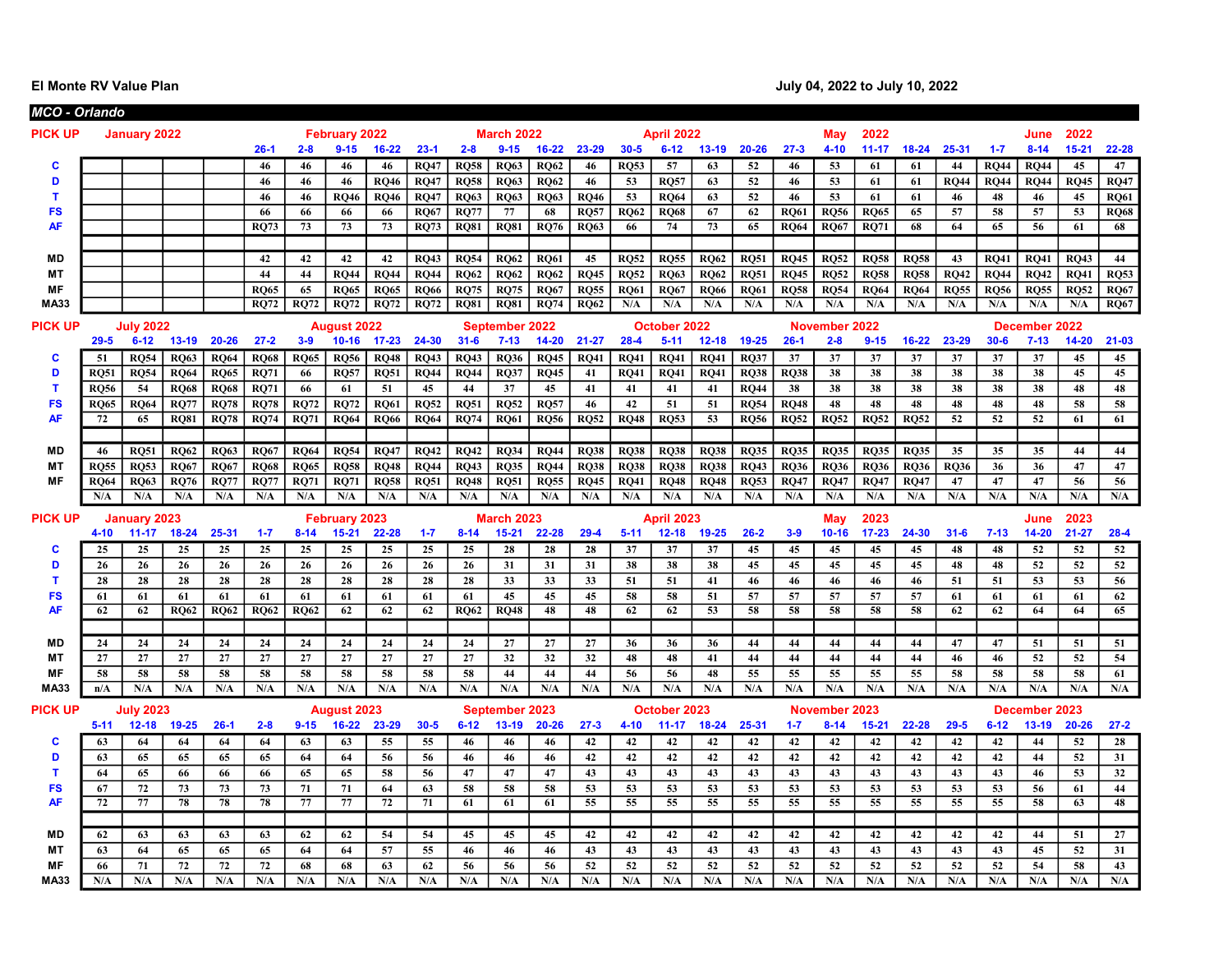## El Monte RV Value Plan de la contracte de la contracte de la contracte de la contracte de la contracte de la contracte de la contracte de la contracte de la contracte de la contracte de la contracte de la contracte de la c

|           | YVR - Bellingham, WA |  |             |             |                      |             |             |             |                   |             |             |             |                   |             |             |             |             |             |             |              |             |             |             |             |
|-----------|----------------------|--|-------------|-------------|----------------------|-------------|-------------|-------------|-------------------|-------------|-------------|-------------|-------------------|-------------|-------------|-------------|-------------|-------------|-------------|--------------|-------------|-------------|-------------|-------------|
| PICK UP   | January 2022         |  |             |             | <b>February 2022</b> |             |             |             | <b>March 2022</b> |             |             |             | <b>April 2022</b> |             |             |             | Mav         | 2022        |             |              |             | June        | 2022        |             |
|           |                      |  | ′-26        | 2-8         |                      | 16-22       | $23 - 1$    | 2-8         |                   |             | 23-29       | 30-5        |                   | 13-19       | 20-26       | 27.3        | 4-10        | 1-11        | 18-24       | 25-31        |             | $8 - 14$    | $15 - 21$   | 22-28       |
| u         |                      |  | <b>RO23</b> | <b>RQ23</b> | <b>RQ23</b>          | 23          | <b>RQ23</b> | <b>RO23</b> | <b>RQ23</b>       | 23          | 23          | 24          | <b>RO24</b>       | <b>RQ23</b> | 23          | <b>RO14</b> | <b>RQ14</b> | <b>RQ28</b> | <b>RO44</b> | <b>RQ68</b>  | <b>RQ67</b> | <b>RO68</b> | <b>RQ67</b> | <b>RQ68</b> |
| D         |                      |  | RO24        | <b>RQ24</b> | <b>RQ24</b>          | <b>RO24</b> | <b>RO24</b> | <b>RQ24</b> | <b>RQ24</b>       | <b>RQ24</b> | <b>RQ24</b> | <b>RQ25</b> | <b>RQ25</b>       | <b>RQ24</b> | 24          | <b>RO14</b> | <b>RQ14</b> | <b>RQ31</b> | <b>RO44</b> | RQ68         | <b>RO67</b> | <b>RO68</b> | 67          | 68          |
|           |                      |  | RO25        | <b>RQ25</b> | <b>RQ25</b>          | 25          | 25          | 25          | 25                | 25          | 25          | <b>RQ26</b> | <b>RQ26</b>       | <b>RQ25</b> | <b>RQ25</b> | <b>RO14</b> | <b>RQ14</b> | <b>RQ31</b> | <b>RQ55</b> | $\vert$ RQ68 | <b>RO72</b> | <b>RQ68</b> | <b>RQ68</b> | 68          |
| <b>FS</b> |                      |  | RO41        | <b>RQ41</b> | <b>RQ41</b>          | 41          | <b>RQ41</b> | <b>RQ41</b> | 41                | <b>RQ41</b> | <b>RO41</b> | 42          | <b>RO42</b>       | 41          | 41          | <b>RO32</b> | <b>RO27</b> | <b>RO44</b> | <b>RQ63</b> | <b>RQ74</b>  | <b>RO77</b> | <b>RQ74</b> |             | 73          |
| <b>AF</b> |                      |  | <b>RO52</b> | <b>RQ52</b> | 52                   | 52          | 52          | 52          | 52                | <b>RO52</b> | <b>RO52</b> | <b>RO53</b> | 53                | <b>RO52</b> | <b>RO52</b> | <b>RO48</b> | <b>RQ48</b> | <b>RO48</b> | -67         | <b>RO78</b>  | <b>RQ81</b> | <b>RQ74</b> | 76          | 77          |
|           |                      |  |             |             |                      |             |             |             |                   |             |             |             |                   |             |             |             |             |             |             |              |             |             |             |             |

| PICK UP | <b>July 2022</b>  |             |             |             |             |             | <b>August 2022</b> |             |             |             | September 2022 |             |             |             | October 2022 |             |             |             | November 2022 |             |             |             |             | December 2022 |             |             |
|---------|-------------------|-------------|-------------|-------------|-------------|-------------|--------------------|-------------|-------------|-------------|----------------|-------------|-------------|-------------|--------------|-------------|-------------|-------------|---------------|-------------|-------------|-------------|-------------|---------------|-------------|-------------|
|         | $29 - 5$<br>13-19 |             |             |             | 27.2        | 3-9         |                    |             |             |             | 7-13           |             |             |             |              |             |             |             |               |             | 16-22       | 23-29       |             |               | 14-20       | - 21-03     |
|         | <b>RO68</b>       | 67          | <b>RO71</b> | <b>RQ68</b> | <b>RQ72</b> | <b>RQ73</b> | <b>RQ75</b>        | 75          | -72         | <b>RQ67</b> | 68             | 63          | 36          | <b>RQ21</b> | <b>RO17</b>  |             | <b>RQ16</b> | RO16        | <b>RQ16</b>   | <b>RQ16</b> | <b>RQ16</b> | RO16        | <b>RQ16</b> | <b>RQ16</b>   | 16          | 16          |
|         |                   | 67          | <b>RO72</b> | <b>RQ71</b> | <b>RO73</b> | <b>RQ74</b> | <b>RQ76</b>        | 76          |             | <b>RQ68</b> | 68             | 63.         | 37          | 22          | 18           | 18          |             |             |               |             |             |             |             | 17            |             |             |
|         |                   | 67          | <b>RO74</b> | <b>RQ72</b> | <b>RO74</b> | <b>RQ75</b> | 78.                | 76          |             | 72          |                |             | 38          | 22          |              | 21          | 18          | 18          | 18            | 18          | 18          | 18          | 18          | 18            | 18          | 18          |
| FS      | <b>RO76</b>       | <b>RO76</b> | <b>RO81</b> | <b>RQ81</b> | <b>RO81</b> | <b>RQ81</b> | <b>RO81</b>        | 81          | 75.         | 72          | 76             |             |             | 41          | 41           | 41          | 38          | 38          | 38            | 38          | 38          | 38          |             | 38            | 38          | 38          |
|         | <b>RO81</b>       | <b>RO81</b> | <b>RQ81</b> | <b>RQ81</b> | <b>RQ82</b> | <b>RQ81</b> | <b>RQ82</b>        | <b>RQ84</b> | <b>RQ87</b> | <b>RQ88</b> | <b>RQ78</b>    | <b>RQ73</b> | <b>RQ58</b> | <b>RQ48</b> | <b>RQ48</b>  | <b>RQ48</b> | <b>RQ48</b> | <b>RQ48</b> | <b>RQ48</b>   | <b>RQ48</b> | <b>RO48</b> | <b>RQ48</b> | <b>RO48</b> | <b>RQ48</b>   | <b>RQ48</b> | <b>RQ48</b> |
|         |                   |             |             |             |             |             |                    |             |             |             |                |             |             |             |              |             |             |             |               |             |             |             |             |               |             |             |

| <b>PICK UP</b> | January 2023 |     |             |             |             |    | February 2023 |       |     |    | <b>March 2023</b> |       |      |     | <b>April 2023</b> |       |      |       | Mav       | 2023    |       |          |      | June  | 2023      |        |
|----------------|--------------|-----|-------------|-------------|-------------|----|---------------|-------|-----|----|-------------------|-------|------|-----|-------------------|-------|------|-------|-----------|---------|-------|----------|------|-------|-----------|--------|
|                | 4-10         |     | $18-24$     | 25-31       | $1-7$       |    | 15-21         | 22-28 | 1.7 |    | $15 - 21$         | 22-28 | 29-4 |     | 12-18             | 19-25 | 26-2 | $3-9$ | $10 - 16$ | $17-23$ | 24-30 | $31 - 6$ | 7-13 | 14-20 | $21 - 27$ | - 28-4 |
|                |              | 21  | <b>RQ21</b> | <b>RQ21</b> | <b>RQ21</b> | 21 | 21            | 21    | 21  | 21 | 24                | 24    | -24  | -24 | 24                |       | 26   | 26    | 26        | 26      | -26   | 26       |      | 51    | 51        | 55     |
|                |              | 22  | <b>RQ22</b> | <b>RQ22</b> | <b>RO22</b> | 22 | 22            | 22    |     | 22 | 25                |       |      | 25  | 25                | 25    |      | 27    | 27        |         |       | 27       |      | 51    | -51       | 55     |
|                |              | 24  | <b>RQ24</b> | <b>RQ24</b> | <b>RQ24</b> | 24 | -24           | 24    |     | 24 | 27                |       |      | 27  |                   | 27    | 31   | 31    | 31        | 31      | 31    | 31       |      | 52    | 52        | 56     |
| FS             | 41           | -41 | <b>RQ41</b> | <b>RQ41</b> | <b>RQ41</b> | 41 | 41            | 41    | -41 | 41 | 42                | 42    |      | 42  | 42                |       | -45  | 45    | 45        |         | 45    | 45       | 52   | 58    | 58        | -62    |
| <b>AF</b>      |              | 48  | <b>RQ48</b> | <b>RQ48</b> | <b>RQ48</b> | 48 | 48            | 48    |     | 48 | 48                | 48    | 48   | 48  | 48                | 48    | 48   | 48    | 48        | 48      | 48    | 48       | 53   | 63    | 63        | -65    |
|                |              |     |             |             |             |    |               |       |     |    |                   |       |      |     |                   |       |      |       |           |         |       |          |      |       |           |        |

| <b>PICK UP</b> |          | <b>July 2023</b> |          |       |         |          | August 2023 |       |      |      | September 2023 |           |          |      | October 2023 |       |       |    | November 2023 |                |       |          |        | December 2023 |           |          |
|----------------|----------|------------------|----------|-------|---------|----------|-------------|-------|------|------|----------------|-----------|----------|------|--------------|-------|-------|----|---------------|----------------|-------|----------|--------|---------------|-----------|----------|
|                | $5 - 11$ | 12-18            | 19-25    | -26-1 | $2 - 8$ | $9 - 15$ | $16-22$     | 23-29 | 30-5 | 6-12 | 13-19.         | $20 - 26$ | $27 - 3$ | 4.10 | 11-1         | '8-24 | 25-31 |    |               | 5.2            | 22-28 | $29 - 5$ | $6-12$ | 13-19         | $20 - 26$ | $27 - 2$ |
| u              |          |                  | -65      | 65    | 65      | -64      | 64          | 58    | 55   | 52   | 47             | 46        | 36       | 34   |              | 34    | 34    | 34 | 34            | 3 <sup>i</sup> | -34   | 34       |        | - 34          | 34        | 24       |
|                |          |                  | 66       | 66    | 66.     | 65       | 65          | 61    | -56  | 52   | 47             | 46        |          | 35   | 35           | 35    | 35    | 35 | 35            | 35.<br>ີ       | 35    | 35       | 35     | 35            | 35        | 25       |
|                |          | 65               | 67       | -67   | 67      | 66       | 66          | 63    | -57  | 53   | 47             | 46        |          | 35   | 35           | 35    | 35    | 35 | 35            | 35             | 35    | 35       | 35     | 35            | 35        | 26       |
| <b>FS</b>      |          |                  |          |       |         | 72       | 72          | 67    | 64   | - 62 | 58             |           |          | 46   | 46           | 46    | 46    | 46 | 46            | 46             |       | 46       | 46     |               | 46        | 42       |
| <b>AF</b>      |          |                  | 78<br>78 |       |         | 78       | 78          | 84    | 86   | 63   | -61            | 58        | 52       | 48   | 48           | 48    | 48    | 48 | 48            | 48             |       | 48       | 48     |               |           | 48       |
|                |          |                  |          |       |         |          |             |       |      |      |                |           |          |      |              |       |       |    |               |                |       |          |        |               |           |          |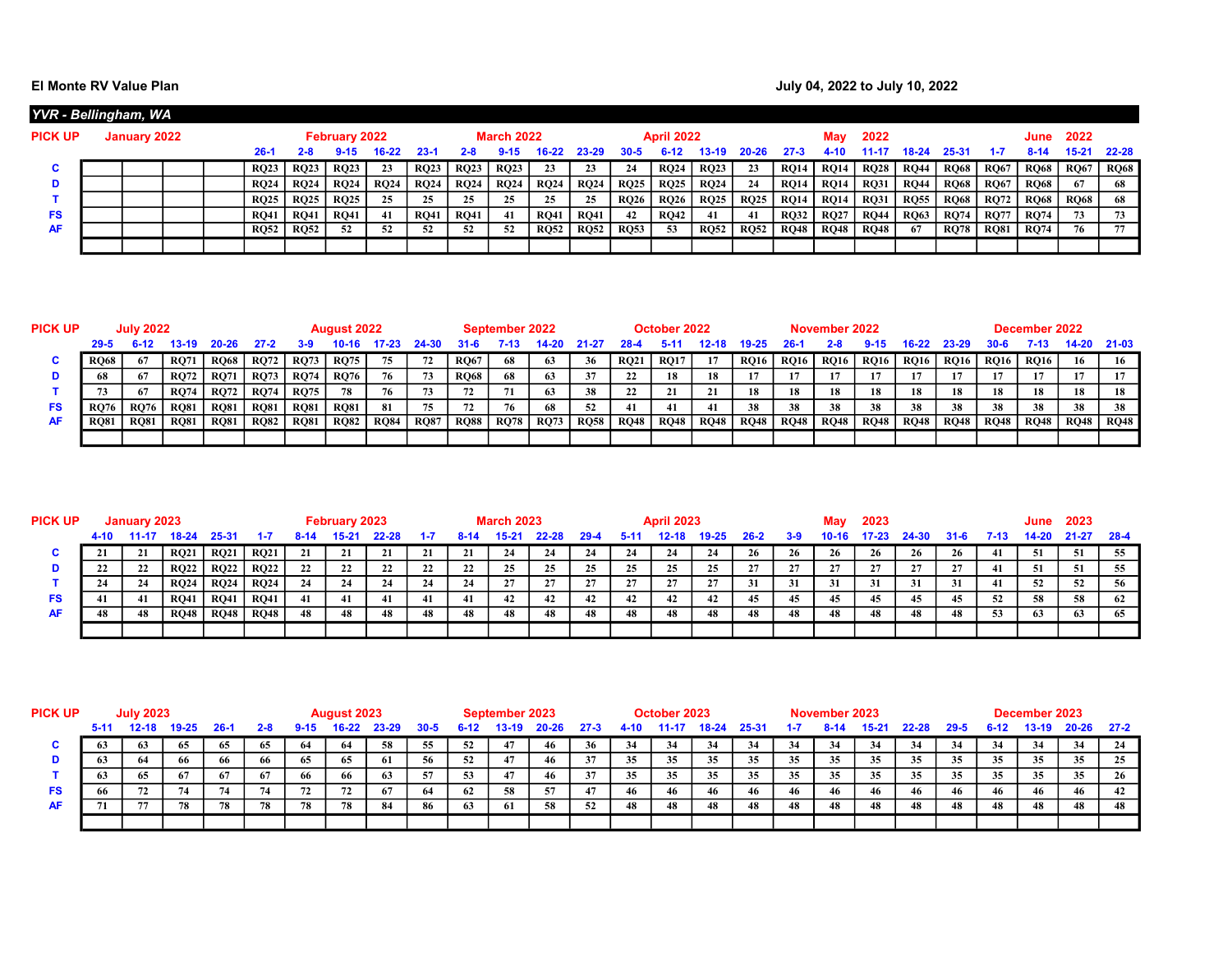El Monte RV Value Plan **Intervention Contract Contract Contract Contract Contract Contract Contract Contract Contract Contract Contract Contract Contract Contract Contract Contract Contract Contract Contract Contract Contr** 

|                        | DFW - Dallas (McKinney, TX)          |                     |                   |                            |                            |                            |                            |                            |                            |                            |                            |                            |                            |                            |                            |                            |                            |                            |                   |                   |                   |                            |                   |                   |                            |                            |
|------------------------|--------------------------------------|---------------------|-------------------|----------------------------|----------------------------|----------------------------|----------------------------|----------------------------|----------------------------|----------------------------|----------------------------|----------------------------|----------------------------|----------------------------|----------------------------|----------------------------|----------------------------|----------------------------|-------------------|-------------------|-------------------|----------------------------|-------------------|-------------------|----------------------------|----------------------------|
| <b>PICK UP</b>         | January 2022<br><b>February 2022</b> |                     |                   |                            |                            |                            |                            |                            |                            |                            | <b>March 2022</b>          |                            |                            |                            | <b>April 2022</b>          |                            |                            |                            | May               | 2022              |                   |                            |                   | June              | 2022                       |                            |
|                        |                                      |                     |                   |                            | $26-1$                     | $2 - 8$                    | $9 - 15$                   | 16-22                      | $23 - 1$                   | $2 - 8$                    | $9 - 15$                   | $16 - 22$                  | 23-29                      | $30 - 5$                   | $6 - 12$                   | $13 - 19$                  | $20 - 26$                  | $27 - 3$                   | $4 - 10$          | $11 - 17$         | $18 - 24$         | 25-31                      | $1 - 7$           | $8 - 14$          | $15 - 21$                  | 22-28                      |
| c                      |                                      |                     |                   |                            | 42                         | 42                         | 42                         | 42                         | 42                         | 43                         | 48                         | 54                         | 54                         | 48                         | 48                         | 48                         | <b>RQ42</b>                | <b>RQ42</b>                | 42                | 42                | 58                | 58                         | 52                | <b>RQ52</b>       | <b>RQ53</b>                | <b>RQ48</b>                |
| D                      |                                      |                     |                   |                            | 42                         | 42                         | 42                         | 42                         | 42                         | 43                         | <b>RO48</b>                | 54                         | <b>RQ54</b>                | <b>RQ48</b>                | 48                         | 48                         | <b>RO42</b>                | <b>RO42</b>                | <b>RQ42</b>       | <b>RQ42</b>       | 58                | <b>RQ58</b>                | 52                | 52                | 53                         | <b>RQ48</b>                |
| т                      |                                      |                     |                   |                            | 42                         | 42                         | 42                         | 42                         | 42                         | <b>RO46</b>                | <b>RQ52</b>                | 54                         | <b>RO54</b>                | <b>RQ51</b>                | <b>RO51</b>                | 51                         | <b>RO45</b>                | 45                         | 43                | 43                | 58                | 58                         | 52                | 52                | 56                         | <b>RQ54</b>                |
| <b>FS</b>              |                                      |                     |                   |                            | 52                         | 52                         | 52                         | 52                         | 52                         | <b>RO61</b>                | <b>RO61</b>                | 62                         | 62                         | <b>RO58</b>                | <b>RO58</b>                | 58                         | 55                         | <b>RO56</b>                | 46                | 51                | 64                | 63                         | 61                | <b>RO61</b>       | 64                         | <b>RQ65</b>                |
| <b>AF</b>              |                                      |                     |                   |                            | 61                         | 61                         | 61                         | 61                         | 61                         | <b>RO63</b>                | <b>RQ65</b>                | 66                         | 66                         | <b>RQ65</b>                | 65                         | 65                         | 63                         | 63                         | $\overline{62}$   | 62                | 71                | 71                         | 65                | 62                | 66                         | <b>RQ68</b>                |
|                        |                                      |                     |                   |                            |                            |                            |                            |                            |                            |                            |                            |                            |                            |                            |                            |                            |                            |                            |                   |                   |                   |                            |                   |                   |                            |                            |
| <b>MD</b><br><b>MT</b> |                                      |                     |                   |                            | 36<br>38                   | 36                         | 36                         | 36                         | 36                         | 42                         | 47                         | 53<br>53                   | 53                         | <b>RQ47</b>                | <b>RQ47</b>                | <b>RQ47</b>                | <b>RQ41</b>                | <b>RQ41</b>                | <b>RQ41</b>       | <b>RQ41</b>       | <b>RQ56</b>       | <b>RQ56</b>                | <b>RO46</b>       | <b>RQ46</b>       | <b>RO48</b>                | <b>RQ45</b>                |
| MF                     |                                      |                     |                   |                            | <b>RO51</b>                | 38<br><b>RO51</b>          | 38<br><b>RO51</b>          | 38<br><b>RQ51</b>          | <b>RQ38</b><br><b>RQ51</b> | <b>RQ45</b><br><b>RO58</b> | <b>RQ51</b><br><b>RQ58</b> | <b>RQ61</b>                | <b>RQ53</b><br><b>RQ61</b> | <b>RQ48</b><br><b>RQ56</b> | <b>RQ48</b><br><b>RQ56</b> | <b>RQ48</b><br><b>RQ56</b> | <b>RQ44</b><br><b>RQ53</b> | <b>RQ44</b><br><b>RQ54</b> | 42<br><b>RQ45</b> | 42<br><b>RQ48</b> | 56<br><b>RO63</b> | <b>RQ53</b><br><b>RO62</b> | 46<br><b>RQ58</b> | 46<br><b>RQ58</b> | <b>RQ48</b><br><b>RQ63</b> | <b>RQ46</b><br><b>RQ64</b> |
| <b>MA33</b>            |                                      |                     |                   |                            | <b>RQ58</b>                | <b>RQ58</b>                | RQ58                       | <b>RQ58</b>                | <b>RQ58</b>                | <b>RQ62</b>                | <b>RQ64</b>                | <b>RQ65</b>                | <b>RQ65</b>                | N/A                        | N/A                        | N/A                        | N/A                        | N/A                        | N/A               | N/A               | N/A               | N/A                        | N/A               | N/A               | N/A                        | <b>RQ67</b>                |
|                        |                                      |                     |                   |                            |                            |                            |                            |                            |                            |                            |                            |                            |                            |                            |                            |                            |                            |                            |                   |                   |                   |                            |                   |                   |                            |                            |
| <b>PICK UP</b>         |                                      | <b>July 2022</b>    |                   |                            |                            |                            | <b>August 2022</b>         |                            |                            |                            | September 2022             |                            |                            |                            | October 2022               |                            |                            |                            | November 2022     |                   |                   |                            |                   | December 2022     |                            |                            |
|                        | $29 - 5$                             | $6 - 12$            | $13-19$           | $20 - 26$                  | $27 - 2$                   | $3 - 9$                    | $10 - 16$                  | $17 - 23$                  | 24-30                      | $31 - 6$                   | $7 - 13$                   | $14 - 20$                  | $21 - 27$                  | $28 - 4$                   | $5 - 11$                   | $12 - 18$                  | 19-25                      | $26-1$                     | $2 - 8$           | $9 - 15$          | $16 - 22$         | 23-29                      | $30 - 6$          | $7 - 13$          | $14 - 20$                  | $21 - 03$                  |
| C                      | <b>RO56</b>                          | 57                  | 53                | 55                         | 58                         | 58                         | <b>RQ63</b>                | <b>RQ65</b>                | <b>RQ62</b>                | 56                         | 52                         | <b>RQ56</b>                | <b>RQ62</b>                | <b>RQ61</b>                | <b>RQ63</b>                | <b>RQ51</b>                | 51                         | 32                         | 32                | 32                | 32                | 32                         | 32                | 32                | 32                         | 32                         |
| D<br>T                 | <b>RQ56</b>                          | <b>RQ57</b>         | 54                | <b>RQ56</b><br><b>RQ65</b> | <b>RQ61</b>                | <b>RQ61</b>                | <b>RQ64</b>                | <b>RQ66</b>                | 63                         | 57                         | 52                         | 52                         | 62                         | 61                         | 63                         | 51                         | 51                         | 33                         | 33                | 33                | 33<br>42          | 33<br>42                   | 33<br>42          | 33<br>42          | 33<br>42                   | 33<br>54                   |
| <b>FS</b>              | <b>RQ61</b><br><b>RO68</b>           | 57<br><b>RO63</b>   | 54<br><b>RO67</b> | <b>RO76</b>                | <b>RQ68</b><br><b>RO78</b> | <b>RQ68</b><br><b>RO78</b> | <b>RQ68</b><br><b>RO67</b> | <b>RQ66</b><br><b>RO73</b> | <b>RQ63</b><br><b>RO67</b> | <b>RQ58</b><br><b>RO57</b> | <b>RQ52</b><br><b>RO57</b> | <b>RQ52</b><br><b>RO57</b> | <b>RQ62</b><br><b>RO65</b> | <b>RQ61</b><br><b>RO61</b> | <b>RQ63</b><br>67          | <b>RQ51</b><br>58          | <b>RQ51</b><br>58          | <b>RQ48</b><br>58          | <b>RQ42</b><br>52 | <b>RQ42</b><br>52 | 52                | 52                         | 52                | 52                | 52                         | 62                         |
| <b>AF</b>              | <b>RO74</b>                          | 67                  | 65                | <b>RQ75</b>                | $\overline{RQ78}$          | $\overline{RQ78}$          | RO76                       | 77                         | 74                         | 71                         | 62                         | 62                         | $\overline{71}$            | 63                         | 68                         | 62                         | 62                         | 61                         | 54                | 54                | $\overline{54}$   | 54                         | $\overline{54}$   | 54                | $\overline{54}$            | 63                         |
|                        |                                      |                     |                   |                            |                            |                            |                            |                            |                            |                            |                            |                            |                            |                            |                            |                            |                            |                            |                   |                   |                   |                            |                   |                   |                            |                            |
| <b>MD</b>              | <b>RO53</b>                          | <b>RO54</b>         | <b>RO52</b>       | <b>RO54</b>                | <b>RQ57</b>                | <b>RO57</b>                | <b>RO62</b>                | <b>RO64</b>                | <b>RO61</b>                | <b>RO54</b>                | <b>RQ51</b>                | <b>RO54</b>                | <b>RO61</b>                | <b>RQ58</b>                | <b>RO62</b>                | <b>RQ48</b>                | <b>RQ48</b>                | <b>RO28</b>                | 28                | 28                | 28                | 28                         | 28                | 28                | 28                         | 28                         |
| <b>MT</b>              | <b>RO61</b>                          | 56                  | 53                | <b>RO64</b>                | <b>RO67</b>                | <b>RO67</b>                | <b>RO67</b>                | <b>RO65</b>                | <b>RO62</b>                | <b>RO56</b>                | <b>RQ51</b>                | <b>RQ51</b>                | <b>RO61</b>                | <b>RQ58</b>                | <b>RO62</b>                | <b>RO48</b>                | <b>RO48</b>                | <b>RO47</b>                | <b>RO41</b>       | <b>RO41</b>       | 41                | 41                         | 41                | 41                | 41                         | 53                         |
| <b>MF</b>              | <b>RO67</b>                          | <b>RO62</b>         | <b>RO66</b>       | <b>RO75</b>                | <b>RO78</b>                | <b>RO78</b>                | <b>RO66</b>                | <b>RO72</b>                | <b>RO66</b>                | <b>RO55</b>                | <b>RQ55</b>                | <b>RQ55</b>                | <b>RO64</b>                | <b>RQ58</b>                | <b>RO66</b>                | <b>RO56</b>                | <b>RQ56</b>                | <b>RO56</b>                | <b>RO51</b>       | <b>RO51</b>       | 51                | 51                         | 51                | 51                | 51                         | 61                         |
|                        | N/A                                  | N/A                 | N/A               | N/A                        | N/A                        | N/A                        | N/A                        | N/A                        | N/A                        | N/A                        | N/A                        | N/A                        | N/A                        | N/A                        | N/A                        | N/A                        | N/A                        | N/A                        | N/A               | N/A               | N/A               | N/A                        | N/A               | N/A               | N/A                        | N/A                        |
| <b>PICK UP</b>         |                                      | <b>January 2023</b> |                   |                            |                            |                            | <b>February 2023</b>       |                            |                            |                            | <b>March 2023</b>          |                            |                            |                            | April 2023                 |                            |                            |                            | May               | 2023              |                   |                            |                   | June              | 2023                       |                            |
|                        | $4 - 10$                             | $11 - 17$           | $18 - 24$         | 25-31                      | $1 - 7$                    | $8 - 14$                   | $15 - 21$                  | 22-28                      | $1 - 7$                    | $8 - 14$                   | $15 - 21$                  | 22-28                      | $29 - 4$                   | $5 - 11$                   | $12 - 18$                  | $19 - 25$                  | $26 - 2$                   | $3-9$                      | $10 - 16$         | $17 - 23$         | 24-30             | $31 - 6$                   | $7 - 13$          | $14 - 20$         | $21 - 27$                  | $28 - 4$                   |
| C                      | 37                                   | 37                  | 37                | 37                         | 37                         | 37                         | 37                         | 37                         | 37                         | 37                         | 42                         | 42                         | 42                         | 42                         | 44                         | 44                         | 45                         | 45                         | 45                | 45                | 54                | 57                         | 57                | 61                | 61                         | 61                         |
| D                      | 38                                   | 38                  | 38                | 38                         | 38                         | 38                         | 38                         | 38                         | 38                         | 38                         | 42                         | 42                         | 42                         | 42                         | 44                         | 44                         | 45                         | 45                         | 45                | 45                | 54                | 57                         | 57                | 61                | 61                         | 61                         |
| т                      | 41                                   | 41                  | 41                | 41                         | 41                         | 41                         | 41                         | 41                         | 41                         | 41                         | 43                         | 43                         | 43                         | 43                         | 45                         | 45                         | 46                         | 46                         | 46                | 46                | 55                | 57                         | 57                | 61                | 61                         | 61                         |
| <b>FS</b>              | 51                                   | 51                  | 51                | 51                         | 51                         | 51                         | 51                         | 51                         | 51                         | 51                         | 53                         | 53                         | 53                         | 53                         | 55                         | 55                         | 57                         | 57                         | 57                | 57                | 63                | 64                         | 64                | 64                | 64                         | 64                         |
| <b>AF</b>              | 53                                   | 53                  | 53                | 53                         | 53                         | 53                         | 53                         | 53                         | 53                         | 53                         | 55                         | 55                         | 55                         | 55                         | 57                         | <b>RQ57</b>                | <b>RQ58</b>                | 58                         | 58                | 58                | 64                | 65                         | 65                | 67                | 67                         | 67                         |
|                        |                                      |                     |                   |                            |                            |                            |                            |                            |                            |                            |                            |                            |                            |                            |                            |                            |                            |                            |                   |                   |                   |                            |                   |                   |                            |                            |
| <b>MD</b>              | 36                                   | 36                  | 36                | 36                         | 36                         | 36                         | 36                         | 36                         | 36                         | 36                         | 42                         | 42                         | 42                         | 42                         | 44                         | 44                         | 44                         | 44                         | 44                | 44                | 53                | 56                         | 56                | 61                | 61                         | 61                         |
| <b>MT</b>              | 41                                   | 41                  | 41                | 41                         | 41                         | 41                         | 41                         | 41                         | 41                         | 41                         | 43                         | 43                         | 43                         | 43                         | 44                         | 44                         | 44                         | 44                         | 44                | 44                | 52                | 54                         | 54                | 58                | 58                         | 58                         |
| MF                     | 48                                   | 48                  | 48                | 48                         | 48                         | 48                         | 48                         | 48                         | 48                         | 48                         | 52                         | 52                         | 52                         | 52                         | 53                         | 53                         | 55                         | 55                         | 55                | 55                | 62                | 63                         | 63                | 63                | 63                         | 63                         |
| <b>MA33</b>            | n/A                                  | N/A                 | N/A               | N/A                        | N/A                        | N/A                        | N/A                        | N/A                        | N/A                        | N/A                        | N/A                        | N/A                        | N/A                        | N/A                        | N/A                        | N/A                        | N/A                        | N/A                        | N/A               | N/A               | N/A               | N/A                        | N/A               | N/A               | N/A                        | N/A                        |
| PICK UP                |                                      | <b>July 2023</b>    |                   |                            |                            |                            | August 2023                |                            |                            |                            | September 2023             |                            |                            |                            | October 2023               |                            |                            |                            | November 2023     |                   |                   |                            |                   | December 2023     |                            |                            |
|                        | $5 - 11$                             | $12 - 18$           | 19-25             | $26-1$                     | $2 - 8$                    | $9 - 15$                   | $16 - 22$                  | 23-29                      | $30 - 5$                   | $6 - 12$                   | $13-19$                    | $20 - 26$                  | $27 - 3$                   | $4 - 10$                   | $11 - 17$                  | $18 - 24$                  | 25-31                      | $1 - 7$                    | $8 - 14$          | $15 - 21$         | $22 - 28$         | $29 - 5$                   | $6 - 12$          | $13 - 19$         | $20 - 26$                  | $27 - 2$                   |
| c                      | 61                                   | 64                  | 66                | 66                         | 66                         | 65                         | 61                         | 61                         | 61                         | 52                         | 52                         | 52                         | 46                         | 46                         | 43                         | 43                         | 43                         | 43                         | 43                | 43                | 43                | 43                         | 43                | 43                | 46                         | 34                         |
| D                      | 61                                   | 65                  | 67                | 67                         | 67                         | 66                         | 62                         | 62                         | 62                         | 52                         | 52                         | 52                         | 46                         | 46                         | 43                         | 43                         | 43                         | 43                         | 43                | 43                | 43                | 43                         | 43                | 43                | 46                         | 35                         |
| т                      | 61                                   | 65                  | 67                | 67                         | 67                         | 66                         | 63                         | 62                         | 62                         | 53                         | 53                         | 52                         | 46                         | 46                         | 43                         | 43                         | 43                         | 43                         | 43                | 43                | 43                | 43                         | 43                | 43                | 48                         | 36                         |
| <b>FS</b>              | 64                                   | 72                  | 74                | 74                         | 74                         | 72                         | 67                         | 66                         | 66                         | 62                         | 62                         | 61                         | 56                         | 56                         | 53                         | 53                         | 53                         | 53                         | 53                | 53                | 53                | 53                         | 53                | 53                | 58                         | 47                         |
| <b>AF</b>              | 67                                   | 77                  | 78                | 78                         | 78                         | 78                         | 75                         | 74                         | 74                         | 63                         | 63                         | 62                         | 58                         | 58                         | 55                         | 55                         | 55                         | 55                         | 55                | 55                | 55                | 55                         | 55                | 55                | 61                         | 51                         |
| MD                     |                                      |                     |                   | 65                         |                            |                            |                            |                            |                            | 51                         | 51                         | 51                         |                            | 45                         | 43                         | 43                         | 43                         | 43                         | 43                | 43                | 43                | 43                         | 43                | 43                | 45                         | 33                         |
| <b>MT</b>              | 61<br>58                             | 63<br>64            | 65<br>66          | 66                         | 65<br>66                   | 64<br>65                   | 61<br>62                   | 61<br>62                   | 61<br>62                   | 52                         | 52                         | 51                         | 45<br>45                   | 45                         | 43                         | 43                         | 43                         | 43                         | 43                | 43                | 43                | 43                         | 43                | 43                | 47                         | 35                         |
|                        |                                      |                     |                   |                            |                            |                            |                            |                            |                            |                            |                            |                            |                            |                            |                            |                            |                            |                            |                   |                   |                   |                            |                   |                   |                            |                            |
| ΜF                     | 63                                   | 71                  | 73                | 73                         | 73                         | 71                         | 66                         | 65                         | 65                         | 61                         | 61                         | 58                         | 54                         | 54                         | 52                         | 52                         | 52                         | 52                         | 52                | 52                | 52                | 52                         | 52                | 52                | 56                         | 46                         |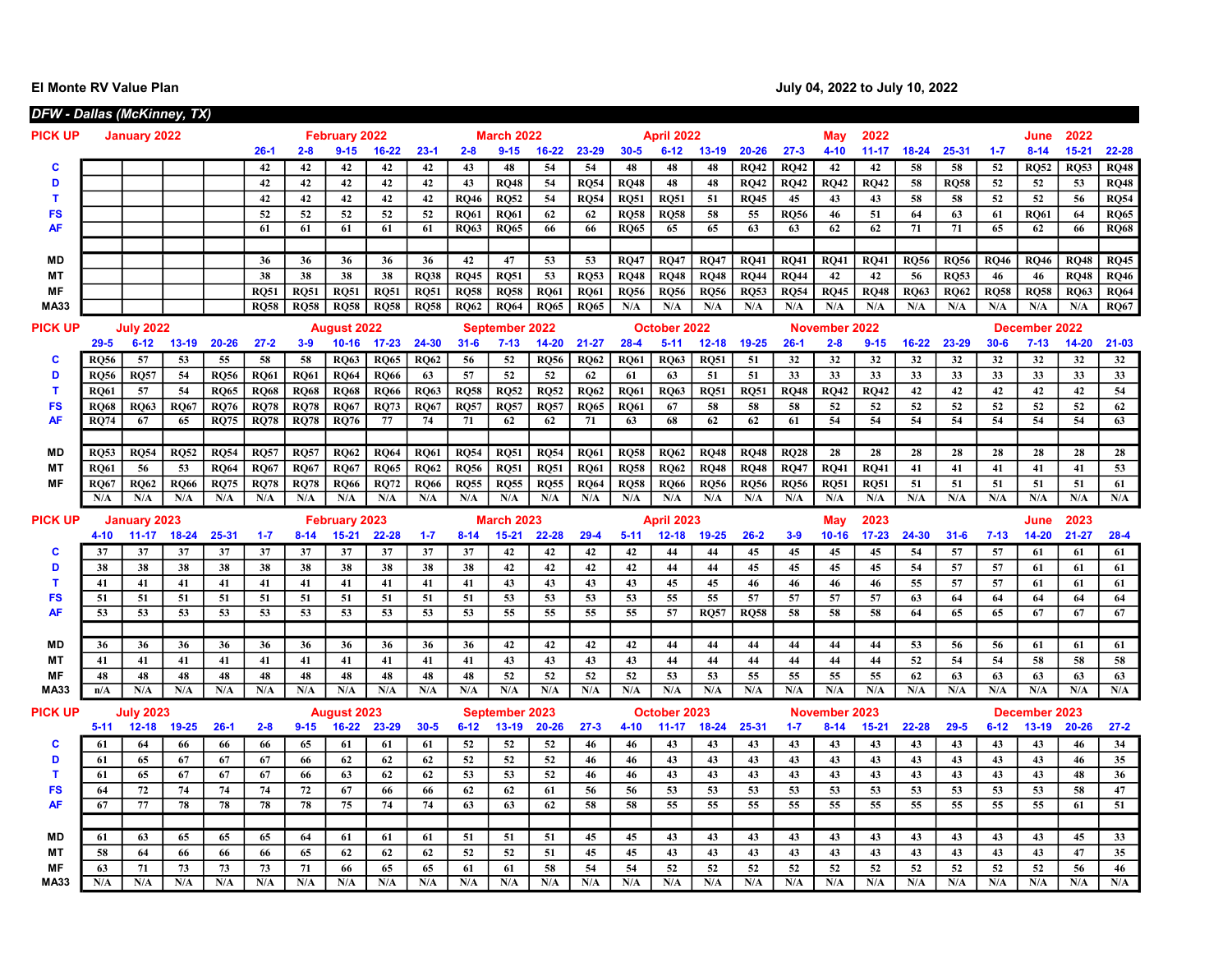## DEN - Denver (Littleton, CO)

| <b>PICK UP</b> | January 2022 |  |  |             |             | February 2022 |             |             |             | <b>March 2022</b> |             |             |             | <b>April 2022</b> |         |             |             | May         | 2022        |             |         |             | <b>June 2022</b> |             |             |
|----------------|--------------|--|--|-------------|-------------|---------------|-------------|-------------|-------------|-------------------|-------------|-------------|-------------|-------------------|---------|-------------|-------------|-------------|-------------|-------------|---------|-------------|------------------|-------------|-------------|
|                |              |  |  | $26-1$      | 2-8         |               | $16-22$     | $23-1$      | $2 - 8$     | $9 - 15$          | $16-22$     | 23-29       | $30 - 5$    | $6-12$            | $13-19$ | $20 - 26$   | $27 - 3$    | $4 - 10$    | $11-17$     | 18-24       | - 25-31 | $-1-7$      | $8-14$           | 15-21 22-28 |             |
| u              |              |  |  |             | 32          | 32            | 32          |             | 32          | 32                | <b>RO42</b> | RO42        | <b>RQ32</b> | <b>RO32</b>       | 32      | <b>RQ32</b> | <b>RQ32</b> | <b>RO44</b> | <b>RQ34</b> | $RO52$ RQ56 |         | <b>RQ58</b> | 58               | - 62        |             |
|                |              |  |  |             | 33          | 33            | 33          | 33          |             | 33                | <b>RQ42</b> | <b>RO42</b> | 33          | 33                | 33      | - 33        | <b>RO33</b> | <b>RQ44</b> | <b>RQ35</b> | -52         | 56      | 58          | -58              | RO62        | <b>RQ64</b> |
|                |              |  |  | <b>RO33</b> | 33          | 33            |             | 33          |             | 33                | <b>RO42</b> | <b>RO42</b> | <b>RQ33</b> | 33                | 33      | <b>RO33</b> | <b>RQ33</b> | <b>RO44</b> | <b>RQ38</b> | 52          | 56      | 58          | 58               | 63          |             |
| FS             |              |  |  |             | 45          | 45            | 45          | 45          | 45          | 45                | <b>RQ57</b> | <b>RQ55</b> | <b>RQ45</b> | <b>RQ45</b>       | 45      | 45          | 46          | <b>RO55</b> | <b>RQ47</b> | 58          | - 62    | 63          | -64              | 66          |             |
| <b>AF</b>      |              |  |  | RO56        | <b>RQ56</b> | <b>RQ56</b>   | <b>RQ56</b> | <b>RQ56</b> | <b>RQ56</b> | <b>RQ58</b>       | <b>RQ62</b> | -61         | <b>RQ57</b> | <b>RO56</b>       | 56      | -56         | <b>RQ58</b> | <b>RQ63</b> | <b>RQ61</b> | RQ66   RQ68 |         | RQ72        | <b>RQ66</b>      | RQ75   RQ77 |             |
|                |              |  |  |             |             |               |             |             |             |                   |             |             |             |                   |         |             |             |             |             |             |         |             |                  |             |             |

| <b>PICK UP</b> |                                    | <b>July 2022</b> |             |             |             |             | <b>August 2022</b> |             |    |    | September 2022 |             |             |             | October 2022 |             |    |     | November 2022 |    |         |       |    | December 2022 |             |    |
|----------------|------------------------------------|------------------|-------------|-------------|-------------|-------------|--------------------|-------------|----|----|----------------|-------------|-------------|-------------|--------------|-------------|----|-----|---------------|----|---------|-------|----|---------------|-------------|----|
|                | $29 - 5$<br>6-12<br>13-19<br>20.26 |                  |             |             | 27.2        | 3-9         | 10-16              |             |    |    | 7-15           |             |             | 28-4        | $5-1$        | 12-18       |    | 26- | $2 - 8$       |    | $16-22$ | 23-29 |    |               | 14-20 21-03 |    |
|                | <b>RO63</b>                        | <b>RQ58</b>      | <b>RQ63</b> | 77          | <b>RO81</b> | 77          | 76                 | 75          |    | 76 | <b>RQ62</b>    | <b>RQ62</b> | <b>RQ55</b> | 37          |              |             | 26 | 26  | 26            | 26 | 26      |       | 26 | 26            |             | 26 |
|                |                                    | 58.              | 64          | 78          | <b>RO81</b> | <b>RQ78</b> | <b>RQ77</b>        | <b>RQ76</b> | 73 |    | 62             | 62          |             | 38          | 28           | 28          |    |     |               |    |         |       |    |               |             |    |
|                |                                    | -58              | <b>RQ75</b> | <b>RQ78</b> | <b>RQ81</b> | <b>RQ81</b> | <b>RQ77</b>        | <b>RQ77</b> | 73 | 77 | <b>RQ62</b>    | <b>RQ62</b> | <b>RQ55</b> | <b>RQ44</b> | <b>RQ38</b>  | <b>RQ35</b> | 34 |     | 32            | 32 |         | 32    | 32 | 32            | 32          | 32 |
| FS             | 66                                 |                  | - 81        |             | -82         | <b>RQ83</b> | <b>RO82</b>        | <b>RQ81</b> | 77 | 81 | 71             |             | <b>RO66</b> | <b>RQ58</b> | <b>RQ48</b>  | <b>RQ46</b> | 45 | 45  | 44            |    |         |       |    | 44            |             | 44 |
| AF             | <b>RO68</b>                        | <b>RQ68</b>      | <b>RQ81</b> | <b>RQ82</b> | <b>RQ84</b> | <b>RQ83</b> | <b>RQ82</b>        | <b>RQ83</b> | 82 | 83 |                | 67          | 65          | 48          | 52           | 48          | 48 | 48  |               | 48 |         |       |    |               |             | 48 |
|                |                                    |                  |             |             |             |             |                    |             |    |    |                |             |             |             |              |             |    |     |               |    |         |       |    |               |             |    |

| <b>PICK UP</b> | January 2023 |    |       |       |     |      | February 2023 |       |     |      | <b>March 2023</b> |       |      |    | <b>April 2023</b> |       |          |       | May   | 2023  |             |             |             | June        | 2023        |             |
|----------------|--------------|----|-------|-------|-----|------|---------------|-------|-----|------|-------------------|-------|------|----|-------------------|-------|----------|-------|-------|-------|-------------|-------------|-------------|-------------|-------------|-------------|
|                | 4-10         |    | 18-24 | 25-31 |     | 8-14 | -15-24        | 22-28 |     | 8-14 | 15.21             | 22-28 | 29-4 |    | 12-18             | 19-25 | $26 - 2$ | $3-9$ | 10-16 | 17.23 | 24-30       | -31-6       | 7-13        | 14-20       | $21 - 27$   | - 28-4      |
|                | 28           | 28 | 28    | 28    | 28  | 28   | 28            | 28    | 28  | 28   | 33                | 33    |      | 37 | 37                | 37    | 41       | 41    |       | 44    |             | 48          | -54         | -56         |             | 62          |
|                |              | 31 | 31    | 31    | -31 | 31   | 31            | 31    | 31  | 31   | 34                | 34    | 34   | 38 | 38                | 38    | 41       | -41   | 44    | 44    |             | 48          | -54         | -56         |             | -62         |
|                |              | 32 | 32    | 32    |     | 32   | 32            | 32    |     | 32   | 35                | 35    |      | 42 | 42                | 42    |          | 43    | 44    | 44    |             | 48          |             | 58          | -58         | 63          |
| FS             |              |    | 44    | 44    |     | 44   |               | 44    | -44 |      | 46                | 46    |      | 52 | 52                | 52    | -54      | 54    | -55   | 55    | <b>RQ58</b> | <b>RQ58</b> | 62          | 63          |             | -66         |
| <b>AF</b>      |              | 48 | 48    | 48    |     | 48   | 48.           | 48    |     | 48   | 48                | 48    |      | 54 | -54               | 54    |          | 55    | 56    | 56    | <b>RQ61</b> | <b>RQ61</b> | <b>RQ63</b> | <b>RQ66</b> | <b>RQ66</b> | <b>RQ71</b> |
|                |              |    |       |       |     |      |               |       |     |      |                   |       |      |    |                   |       |          |       |       |       |             |             |             |             |             |             |

| <b>PICK UP</b> | <b>July 2023</b>                     |    |    |    |         |          | <b>August 2023</b> |       |          |        | September 2023 |       |          |      | October 2023 |       |             |     | November 2023 |       |       |          |          | December 2023 |       |        |
|----------------|--------------------------------------|----|----|----|---------|----------|--------------------|-------|----------|--------|----------------|-------|----------|------|--------------|-------|-------------|-----|---------------|-------|-------|----------|----------|---------------|-------|--------|
|                | $19 - 25$<br>5-11<br>12-18<br>$26-1$ |    |    |    | $2 - 8$ | $9 - 15$ | $16 - 22$          | 23-29 | $30 - 5$ | $6-12$ | $13-19$        | 20-26 | $27 - 3$ | 4.10 | 11-17        | 18-24 | 25-31       |     | 8-14          | 15.21 | 22-28 | $29 - 5$ | $6 - 12$ | 13-19         | 20-26 | $27-2$ |
|                |                                      | 68 | 68 | 68 | 99      | -65      | -65                | 65    | 67       | -54    | -54            |       |          | 37   |              |       |             |     | 33            | 33    | 33    | 33       | 33       |               | 33    | 35     |
|                |                                      |    | 71 | 71 | 67      | -66      | 66                 | -66   | 68       | -54    | 54             |       | 38       | 38   | 38           | 38    | 38          | 38  | 34            | 34    |       | 34       |          | - 34          | 34    |        |
|                |                                      | 71 | 71 | 71 | 68      | -67      | 67                 | 71    | -71      | 54     | 54             | 48    |          | -41  | 41           | 41    | 41          | 41  | 36            | 35    | 35    | 35       | 35       | 35            | 35    | -38    |
| FS             |                                      | 76 | 76 | 76 |         | 73       | 73                 | 75    | 75       | - 62   | 62             | 58    |          | -51  |              | 51    |             | 51  | 47            | 46    |       | 46       | 46       |               |       |        |
| AF             | <b>RO72</b>                          | 81 | 81 | 81 | -81     | 78       | 78                 | 81    | 81       | 63     | 63             | 61    | -53      | -53  | 53           | 53    | -53<br>د د. | -53 | -51           | -48   |       | 48       |          |               |       | -52    |
|                |                                      |    |    |    |         |          |                    |       |          |        |                |       |          |      |              |       |             |     |               |       |       |          |          |               |       |        |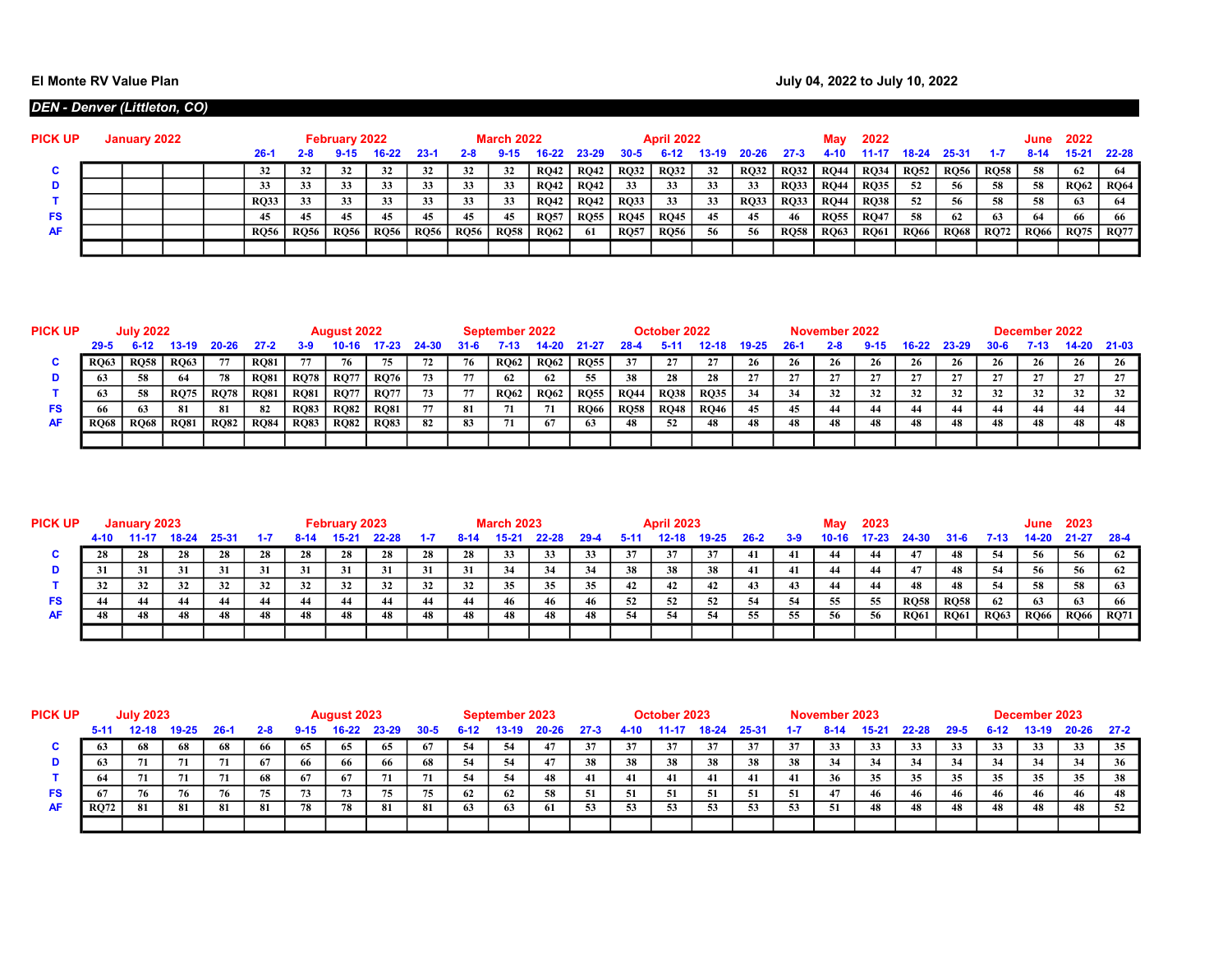## El Monte RV Value Plan **Acceleration Controller Controller Controller Controller Controller Controller Controller Controller Controller Controller Controller Controller Controller Controller Controller Controller Controlle**

| MIA - Miami, FL (Princeton, FL) |              |  |        |             |                      |       |          |     |                   |             |             |             |                   |             |             |             |             |             |             |           |             |             |             |             |
|---------------------------------|--------------|--|--------|-------------|----------------------|-------|----------|-----|-------------------|-------------|-------------|-------------|-------------------|-------------|-------------|-------------|-------------|-------------|-------------|-----------|-------------|-------------|-------------|-------------|
| <b>PICK UP</b>                  | January 2022 |  |        |             | <b>February 2022</b> |       |          |     | <b>March 2022</b> |             |             |             | <b>April 2022</b> |             |             |             | Mav         | 2022        |             |           |             | June        | 2022        |             |
|                                 |              |  | $26 -$ |             |                      | 16-22 | $23 - 1$ | 2-8 |                   |             | 23-29       | 30-5        |                   | IS-19       | $20 - 26$   | 27.3        | 4-10        | 11-1        | 18-24       | $25 - 3'$ |             | $8-14$      | 15-21       | $22 - 28$   |
| u                               |              |  | 52     | <b>RO52</b> | <b>RQ68</b>          | 52    | 52       | -44 | <b>RQ46</b>       | 62          | -54         | <b>RQ54</b> | <b>RO54</b>       | <b>RO64</b> | 64          | 55          | <b>RQ61</b> | <b>RQ61</b> | <b>RQ55</b> | 55        | 32          | <b>RQ34</b> | <b>RQ36</b> | <b>RQ44</b> |
| D                               |              |  | 52     | <b>RO52</b> | <b>RO68</b>          | 52    | -52      | 44  | <b>RO46</b>       | <b>RO62</b> | -54         | <b>RQ54</b> | <b>RO54</b>       | <b>RO64</b> | 64          | 55          | 61          | <b>RO61</b> | 55          | 55        | 33          |             | 37          | 44          |
|                                 |              |  |        | <b>RO52</b> | <b>RO68</b>          | 54    | -54      | 55  | <b>RQ56</b>       | <b>RO62</b> | -54         | <b>RQ58</b> | <b>RO64</b>       | <b>RO64</b> | <b>RO64</b> | 58          | <b>RQ61</b> | <b>RQ61</b> | 55          | 55        | <b>RQ45</b> | <b>RO47</b> | 45          | 45          |
| <b>FS</b>                       |              |  | 61     | <b>RO61</b> | <b>RO74</b>          | 62    | 62       | 62  | 64                | <b>RO66</b> | 62          | -64         | <b>RO68</b>       | <b>RO68</b> | 68          | <b>RQ65</b> | <b>RQ65</b> | <b>RQ65</b> | 63          | 62        | 56          | 58          | 54          | 57          |
| <b>AF</b>                       |              |  | 65     | 65          | 78                   | 66    | 66       | 67  | <b>RQ68</b>       | <b>RQ75</b> | <b>RQ67</b> | <b>RQ68</b> | <b>RQ74</b>       | <b>RO74</b> | <b>RQ75</b> | <b>RO71</b> | <b>RQ72</b> | <b>RQ71</b> | 64          | 67        | 63          | <b>RQ61</b> | <b>RQ57</b> | 62          |
|                                 |              |  |        |             |                      |       |          |     |                   |             |             |             |                   |             |             |             |             |             |             |           |             |             |             |             |

| PICK UP | <b>July 2022</b> |             |             |             |             |             | <b>August 2022</b> |             |             |      | September 2022 |             |             |      | October 2022 |             |             |     | November 2022 |             |             |             |          | December 2022 |             |    |
|---------|------------------|-------------|-------------|-------------|-------------|-------------|--------------------|-------------|-------------|------|----------------|-------------|-------------|------|--------------|-------------|-------------|-----|---------------|-------------|-------------|-------------|----------|---------------|-------------|----|
|         | $29 - 5$         | $6-12$      | 13-19       | 20-26       | 27.2        | 3.9         | 10-16              |             | 24-30       |      | 7.13           |             |             | 28-4 | -5-11        | 12-18       |             | 26- | $2 - 8$       |             | $16-22$     | 23-29       | $30 - 6$ |               | 14-20 21-03 |    |
|         | RO3              | <b>RO55</b> | <b>RQ72</b> | <b>RQ68</b> | <b>RQ68</b> | <b>RQ62</b> | <b>RQ63</b>        | <b>RQ51</b> | <b>RQ45</b> | RQ42 | <b>RQ42</b>    | <b>RQ42</b> | <b>RQ43</b> | RQ43 | <b>RQ43</b>  | <b>RQ43</b> | -58         | 43  | <b>RQ43</b>   | <b>RQ43</b> |             |             |          | 43            |             | 56 |
|         |                  | 55          | <b>RQ73</b> | <b>RQ71</b> | <b>RO71</b> | <b>RQ63</b> | 64                 | 52          | 46          | 43   | 42             | 42          | 45          | 43   |              |             | <b>RO58</b> |     | 43            | 43          |             |             |          | 43            | 43          |    |
|         | <b>RO61</b>      | -62         | <b>RQ76</b> | <b>RQ76</b> | <b>RO72</b> | <b>RQ71</b> | 64                 | 55          | 46          | 43   | 42             | 46          |             | 52   | 52           | 43          | <b>RO58</b> |     | 43            | 43          | <b>RO43</b> |             |          | 43            |             | 61 |
| FS      | <b>RQ64</b>      | <b>RO65</b> | <b>RO82</b> | <b>RQ82</b> | <b>RQ81</b> | <b>RQ78</b> | <b>RQ74</b>        | 63          | 53          | 48   | 47             | 58          | -61         | 56   | -61          | 53          | <b>RO64</b> | 53  | 53            |             |             | 53          | 53       | 53            | -53         | 65 |
| AF      |                  |             | <b>RQ81</b> | <b>RQ82</b> | <b>RQ81</b> | <b>RQ78</b> |                    | 68          |             |      |                |             | 62          |      | 62           | 55          | <b>RQ65</b> |     | 55            | <b>RQ55</b> | <b>RQ55</b> | <b>RQ55</b> | 55       | 55            | 55          |    |
|         |                  |             |             |             |             |             |                    |             |             |      |                |             |             |      |              |             |             |     |               |             |             |             |          |               |             |    |

| <b>PICK UP</b> | January 2023  |    |    |           |    |    | February 2023 |       |      |     | <b>March 2023</b> |             |             |             | <b>April 2023</b> |             |             |             | Mav         | 2023        |             |             |             | June        | 2023        |             |
|----------------|---------------|----|----|-----------|----|----|---------------|-------|------|-----|-------------------|-------------|-------------|-------------|-------------------|-------------|-------------|-------------|-------------|-------------|-------------|-------------|-------------|-------------|-------------|-------------|
|                | 4-10<br>18-24 |    |    | $25 - 31$ |    |    |               | 22-28 |      |     | $15 - 27$         | 22-28       | 29.4        |             |                   | 19-25       | 26-2        | 3.9         |             |             | 24-30       | 31-6        | 7-13        | $14 - 20$   | 21-27       | - 28-4      |
|                |               | 25 | 25 | 25.       |    | 25 | -52           | 52    | -52  | 45  | 47                | 28          | 28          | 28          | 41                | <b>RQ41</b> | 42          | 45          | 45          | 45          | 45          | 47          | 47          | 52          | 53          | 53          |
|                |               | 26 | 26 | 26        | 26 | 26 | -52           | 52    | -52  | 45  | 47                | 31          | 31          | 31          | 41                | <b>RO41</b> | 42          | 45          | 45          | 45          | 45          | 47          | 47          | 52          | -53         |             |
|                | 28            | 28 | 28 | 28        | 28 | 28 | 52            | 52    | - 52 | 47  | -51               |             | -51         | 51          | -41               | <b>RQ41</b> | 42          | 46          | 46          | 46          | 46          | 48          | 48          | 52          | 56          | 56          |
| FS             |               |    | 43 |           |    | 43 | -61           | 61    | 61   | 57  | 58                | 58          | 58          | -58         | -51               | <b>RQ51</b> | 53          | 57          | -57         | 57          | -57         | 58          | 58          | 58          | 62          | 62          |
| AF             |               | 48 | 48 | 48        | 48 | 48 | 62            | 62    | 62   | -61 | 62                | <b>RQ62</b> | <b>RQ62</b> | <b>RQ62</b> | 53                | <b>RQ53</b> | <b>RQ54</b> | <b>RQ58</b> | <b>RQ58</b> | <b>RQ58</b> | <b>RQ58</b> | <b>RQ61</b> | <b>RQ61</b> | <b>RQ63</b> | <b>RQ65</b> | <b>RQ65</b> |
|                |               |    |    |           |    |    |               |       |      |     |                   |             |             |             |                   |             |             |             |             |             |             |             |             |             |             |             |

| <b>PICK UP</b> | <b>July 2023</b>                    |             |             |             |         |             | <b>August 2023</b> |             |          |             | September 2023 |             |             |             | October 2023 |       |             |         | November 2023 |       |       |          |          | December 2023 |           |      |
|----------------|-------------------------------------|-------------|-------------|-------------|---------|-------------|--------------------|-------------|----------|-------------|----------------|-------------|-------------|-------------|--------------|-------|-------------|---------|---------------|-------|-------|----------|----------|---------------|-----------|------|
|                | $19 - 25$<br>12-18<br>5-11<br>-26-1 |             |             |             | $2 - 8$ | $9 - 15$    | $16-22$            | 23-29       | $30 - 5$ | 6-12        | $13-19$        | 20-26       | $27 - 3$    | $4 - 10$    | $-11 - 17$   | 18-24 | 25-31       | $1 - 7$ | 8-14          | 15.21 | 22-28 | $29 - 5$ | $6 - 12$ | $13-19$       | $20 - 26$ | 27-2 |
| u              |                                     |             | 64          | 64          |         | -64         | -61                | 58          | 56       | 48          | 48             | 48          |             | 43          |              | 43    | 43          | -43     | 43            |       |       | 43       |          |               |           | 27   |
|                |                                     |             | -65         | 65          | 66      | -65         | 62                 | -61         | 57       | 48          | 48             | 48          |             | 43          |              | 43    | 43          | 43      | 43            | 43    |       | 43       |          |               |           | 28   |
|                |                                     |             | -66         | -66         | 66.     | -65         | 62                 | -61         | -57      | 48          | 48             | 48          |             | 43          |              | 43    | 43          | 43      | 43            | 43    | 43    | 43       |          |               | 52        | 31   |
| FS.            |                                     |             | 73          |             |         | 71          | 66                 | 65          | 64       | 58          | 58             | 58          | -54         | 53          | -53          | 53    | 53<br>نەڭ . | -53     | 53            | 53    |       | 53       | 53       | -57           | 61        |      |
| AF             | <b>RO72</b>                         | <b>RQ78</b> | <b>RQ78</b> | <b>RQ78</b> | RO78    | <b>RQ77</b> | <b>RQ74</b>        | <b>RQ73</b> | RQ72     | <b>RQ61</b> | <b>RQ61</b>    | <b>RQ61</b> | <b>RQ56</b> | <b>RQ55</b> | 55           | 55    | -55         | 55      | 55            | 55.   | 55    | 55       | 55       | 61            | -62       |      |
|                |                                     |             |             |             |         |             |                    |             |          |             |                |             |             |             |              |       |             |         |               |       |       |          |          |               |           |      |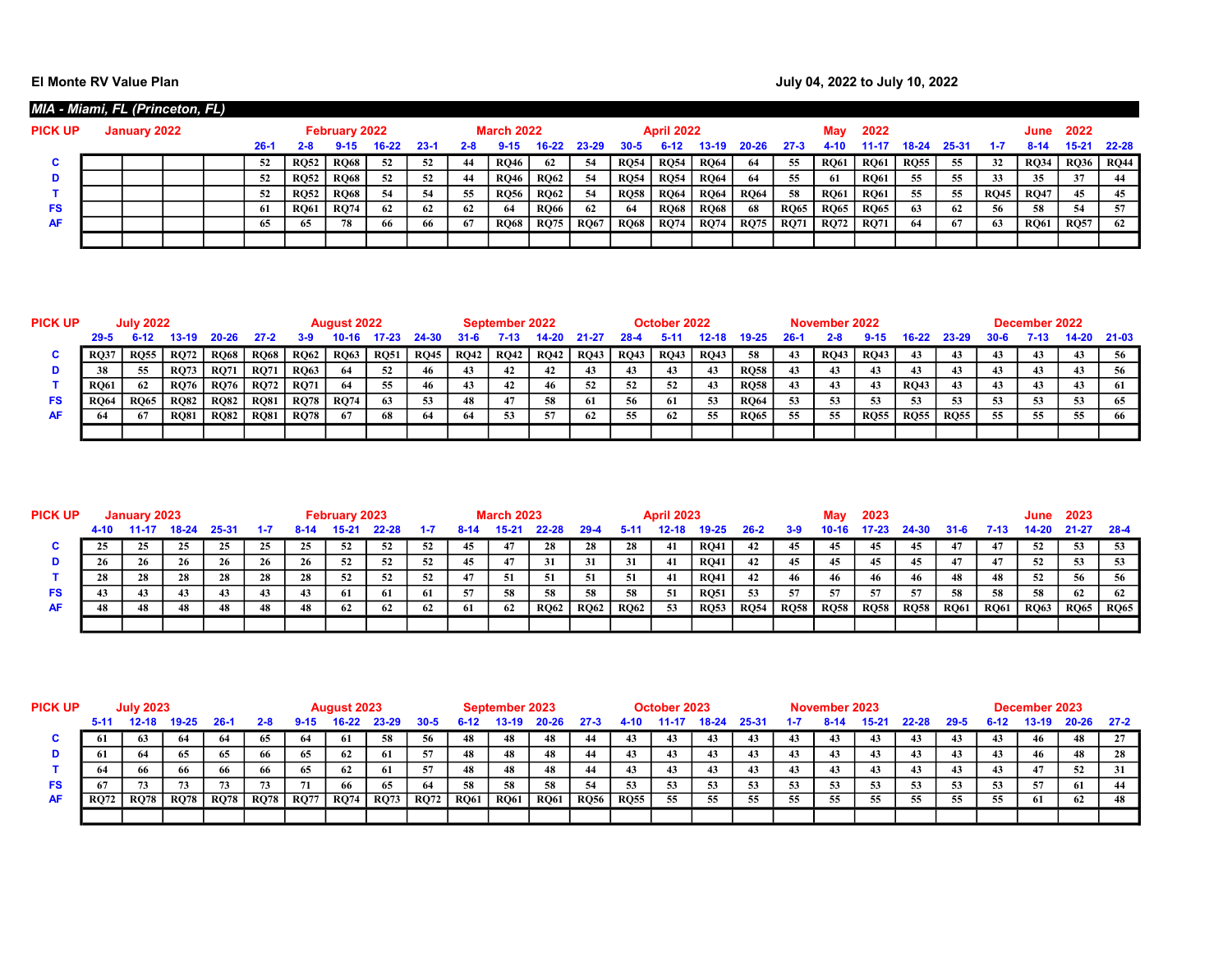## El Monte RV Value Plan **Acceleration Controller Controller Controller Controller Controller Controller Controller Controller Controller Controller Controller Controller Controller Controller Controller Controller Controlle**

| <b>SLC - Salt Lake City, UT</b> |              |  |               |             |               |             |             |             |                   |             |             |             |                   |             |             |             |             |             |             |             |             |             |       |           |
|---------------------------------|--------------|--|---------------|-------------|---------------|-------------|-------------|-------------|-------------------|-------------|-------------|-------------|-------------------|-------------|-------------|-------------|-------------|-------------|-------------|-------------|-------------|-------------|-------|-----------|
| <b>PICK UP</b>                  | January 2022 |  |               |             | February 2022 |             |             |             | <b>March 2022</b> |             |             |             | <b>April 2022</b> |             |             |             | Mav         | 2022        |             |             |             | June        | 2022  |           |
|                                 |              |  | ′-26          | 2-8         |               | 16-22       | $23-1$      | 2-8         | $9 - 15$          |             | $23 - 29$   | 30-5        |                   | 13-19.      | $20 - 26$   | $27 - 3$    |             | 11-17       | 18-24       | 25-31       |             | $8 - 14$    | 15-21 | $22 - 28$ |
| u                               |              |  |               | <b>RO32</b> | 32            | 32          | <b>RO32</b> | <b>RQ32</b> | <b>RQ32</b>       | <b>RQ32</b> | RO32        | <b>RQ32</b> | <b>RQ33</b>       | <b>RQ32</b> | <b>RQ36</b> | <b>RO37</b> | <b>RQ36</b> | <b>RQ36</b> | <b>RQ54</b> | <b>RQ44</b> | <b>RO45</b> | <b>RQ62</b> | -66   | 66        |
| D                               |              |  | <b>RO33</b>   | 33          | 33            | 33          | 33          | 33          | 33                | <b>RQ33</b> | RO33        | <b>RQ33</b> | <b>RQ33</b>       | <b>RQ33</b> | 37          | <b>RQ38</b> | <b>RO37</b> | <b>RQ37</b> | -54         | 44          | <b>RQ45</b> | 62          | -66   | 66        |
|                                 |              |  | <b>RO34</b> 1 | <b>RQ34</b> | <b>RQ34</b>   | <b>RQ34</b> | <b>RQ34</b> | <b>RQ34</b> | <b>RQ34</b>       | <b>RQ34</b> | RO34        | <b>RQ34</b> | <b>RQ34</b>       | 34          | 37          | 38          | 37          | 37          | -54         | -56         | <b>RQ61</b> | <b>RQ67</b> | -66   | -67       |
| <b>FS</b>                       |              |  | RO45          | <b>RQ45</b> | <b>RQ45</b>   | <b>RQ45</b> | RQ45        | <b>RQ45</b> | <b>RQ45</b>       | <b>RQ45</b> | RO45        | <b>RQ45</b> | <b>RQ45</b>       | <b>RQ45</b> | <b>RQ47</b> | <b>RQ51</b> | <b>RQ42</b> | <b>RQ51</b> | <b>RO62</b> | 63          | 66          | 74          |       | 72        |
| <b>AF</b>                       |              |  |               | 56          | 56            | 56          | 56          | 56          | -56               | 56          | <b>RO57</b> | <b>RQ56</b> | 56                | 56          | -58         | -61         | 53          | 58          |             | 65          | 66          | 74          | 75    | 75        |
|                                 |              |  |               |             |               |             |             |             |                   |             |             |             |                   |             |             |             |             |             |             |             |             |             |       |           |

| <b>PICK UP</b> | <b>July 2022</b>                       |             |             |             |             |             | <b>August 2022</b> |             |             |             | September 2022 |             |             |             | October 2022 |             |     |       | November 2022 |    |       |       |       | December 2022 |         |       |
|----------------|----------------------------------------|-------------|-------------|-------------|-------------|-------------|--------------------|-------------|-------------|-------------|----------------|-------------|-------------|-------------|--------------|-------------|-----|-------|---------------|----|-------|-------|-------|---------------|---------|-------|
|                | $29 - 5$<br>6-12<br>13-19<br>$20 - 26$ |             |             |             | $27-2$      | 3-9         |                    |             | 24-30       | 31-6        | 7-13           |             | 21-27       | 28-4        |              |             |     | $26-$ |               |    | 16.22 | 23-29 | -30-6 | 7-13          | $14-20$ | 21-03 |
|                | 66                                     | RO66        | <b>RO73</b> | <b>RQ81</b> | -83         | <b>RQ81</b> |                    | 62          | - 82        | <b>RO82</b> | <b>RQ53</b>    | <b>RQ57</b> | -51         | 46          | 36           | 36          |     | 35    | -31           | 31 |       |       | 31    | 31            |         |       |
|                |                                        |             | 74          | - 81        | <b>RO83</b> | 81          | -81                | 63          | 82          | <b>RO82</b> | <b>RQ53</b>    | <b>RQ57</b> | -51         | 46          | 37           | 37          | 36  | 36    | 32            | 32 | 32    | 32    | 32    | 32            | 32      | 32    |
|                |                                        | <b>RO74</b> | <b>RQ74</b> | <b>RQ81</b> | <b>RO83</b> | <b>RQ82</b> |                    | 63          | 82          | <b>RO82</b> | 53             | <b>RQ57</b> | <b>RO51</b> | 46          | 37           | 37          | 36  | 36    | 32            | 32 | 32    | 32    | 32    | 32            | 32      | 32    |
| FS             | <b>RO73</b>                            | RO7'        | <b>RO78</b> | <b>RQ81</b> | -84         | <b>RQ83</b> | <b>RQ83</b>        | <b>RQ67</b> | <b>RQ84</b> | <b>RQ84</b> | <b>RQ65</b>    | <b>RQ62</b> | <b>RQ56</b> | <b>RQ47</b> | <b>RQ47</b>  | 47          |     |       | 44            |    |       | 44    | 44    | 44            | 44      | 44    |
|                | 78                                     | <b>RO81</b> | <b>RQ81</b> | <b>RQ83</b> | <b>RQ84</b> | 83          | <b>RQ83</b>        | <b>RQ78</b> | <b>RQ87</b> | <b>RQ87</b> | <b>RQ67</b>    | 64          | -61         | <b>RQ58</b> | <b>RQ52</b>  | <b>RQ52</b> | -51 | 51    | 48            | 48 | 48    | 48    | 48    | 48            | 48      | 48    |
|                |                                        |             |             |             |             |             |                    |             |             |             |                |             |             |             |              |             |     |       |               |    |       |       |       |               |         |       |

| <b>PICK UP</b> | January 2023    |    |    |       |    | February 2023 |    |       |     | <b>March 2023</b> |    |       |      | <b>April 2023</b> |    |       |             | May         | 2023        |             |             |             | June        | 2023        |             |             |
|----------------|-----------------|----|----|-------|----|---------------|----|-------|-----|-------------------|----|-------|------|-------------------|----|-------|-------------|-------------|-------------|-------------|-------------|-------------|-------------|-------------|-------------|-------------|
|                | $18-24$<br>4-10 |    |    | 25-31 |    | 8-14          |    | 22-28 |     |                   |    | 22-28 | 29.4 | 5-11              |    | 19-25 | $26-2$      | 3.9         | 10-16       | 17.23       | 24-30       | -31-6       | 7-13        | $14-20$     | 21-27       | - 28-4      |
|                |                 | 28 | 28 | 28    | 28 | 28            | 28 | 28    | 28  | 28                | 33 | 33    | 37   | 37                |    | 37    | -41         |             | -44         |             |             | 58          | 58          | 61          | 63          | 66          |
|                |                 | 31 | 31 | 31    | 31 | 31            | 31 | 31    | 31  | 31                | 34 | 34    | 38   | 38                | 38 | 38    | 41          | 44          | 44          |             | 47          | 58          | 58          | 61          | 63          |             |
|                |                 | 32 | 32 | 32    | 32 | 32            | 32 | 32    | 32  | 32                | 35 | 35    | 42   | 42                | 42 | 42    | 43          | 45          | 45          | 45          | 48          | 61          |             | 63          | -64         |             |
| FS             |                 |    | 44 |       |    | 44            | 44 | 44    | -44 | 44                | 46 | 46    | - 52 | 52                | 52 | 52    | -54         | 56.         | -56         | 56          | -58         | 65          | 65          | <b>RQ66</b> | <b>RQ67</b> | <b>RQ72</b> |
| AF             |                 | 48 | 48 | -48   | 48 | 48            | 48 | 48    | 48  | 48                | 48 | 48    | -54  | 54                | 54 | 54    | <b>RO55</b> | <b>RQ57</b> | <b>RQ57</b> | <b>RQ57</b> | <b>RQ61</b> | <b>RQ66</b> | <b>RQ66</b> | <b>RQ71</b> | RO72        | <b>RQ75</b> |
|                |                 |    |    |       |    |               |    |       |     |                   |    |       |      |                   |    |       |             |             |             |             |             |             |             |             |             |             |

| <b>PICK UP</b> |             | <b>July 2023</b> |             |             |         |             | <b>August 2023</b> |             |             |             | September 2023 |             |             |      | October 2023 |         |           |     | November 2023 |       |       |          |          | December 2023 |           |      |
|----------------|-------------|------------------|-------------|-------------|---------|-------------|--------------------|-------------|-------------|-------------|----------------|-------------|-------------|------|--------------|---------|-----------|-----|---------------|-------|-------|----------|----------|---------------|-----------|------|
|                | $5 - 11$    | 12-18            | $19 - 25$   | $26-1$      | $2 - 8$ | $9 - 15$    | $16 - 22$          | $23 - 29$   | $30 - 5$    | $6-12$      | $13-19$        | $20 - 26$   | $27 - 3$    | 4.10 | 11-17        | $18-24$ | $25 - 31$ |     |               | '5.2° | 22-28 | $29 - 5$ | $6 - 12$ | 13-19         | $20 - 26$ | 27-2 |
|                |             | 66.              | -66         | -66         | 66.     | -65         | 68                 | 77          |             | -53         | 53             | 53          |             | 43   |              | 43      | 41        | 41  | 41            | 41    | 41    | 41       | 41       | 41            | 41        |      |
|                |             |                  | 67          | 67          | 67      | -66         | 71                 | 78          | 78          | 53          | 53             | 53          |             | 43   |              | 43      | 41        | 41  | 41            | 41    | 41    | 41       | 41       | 41            | 41        | 35   |
|                |             | 68               | 68          | 68          | 68      | 67          | 72                 | 78          | 78          | 53          | 53             |             |             | 44   |              | 43      | -42       | 41  | 41            | 41    | 41    | 41       | 41       | 41            | 41        |      |
| FS             | <b>RQ72</b> | 75               | 75          | 75          |         | 73          | 76                 | 81          | -81         | 62          | 62             | 62          | 57          | 54   | 53           | 53      | 52        | -51 | 51            | 51    | 51    | 51       | 51       | 51            | 51        |      |
| AF             | <b>RO75</b> | <b>RQ81</b>      | <b>RQ81</b> | <b>RQ81</b> | RO81    | <b>RQ78</b> | <b>RQ81</b>        | <b>RQ82</b> | <b>RQ82</b> | <b>RQ63</b> | <b>RQ63</b>    | <b>RQ63</b> | <b>RO61</b> | 56   | 55           | 55      | -54       | 53  | 53            | 53    | 53    | 53       |          |               |           | 51   |
|                |             |                  |             |             |         |             |                    |             |             |             |                |             |             |      |              |         |           |     |               |       |       |          |          |               |           |      |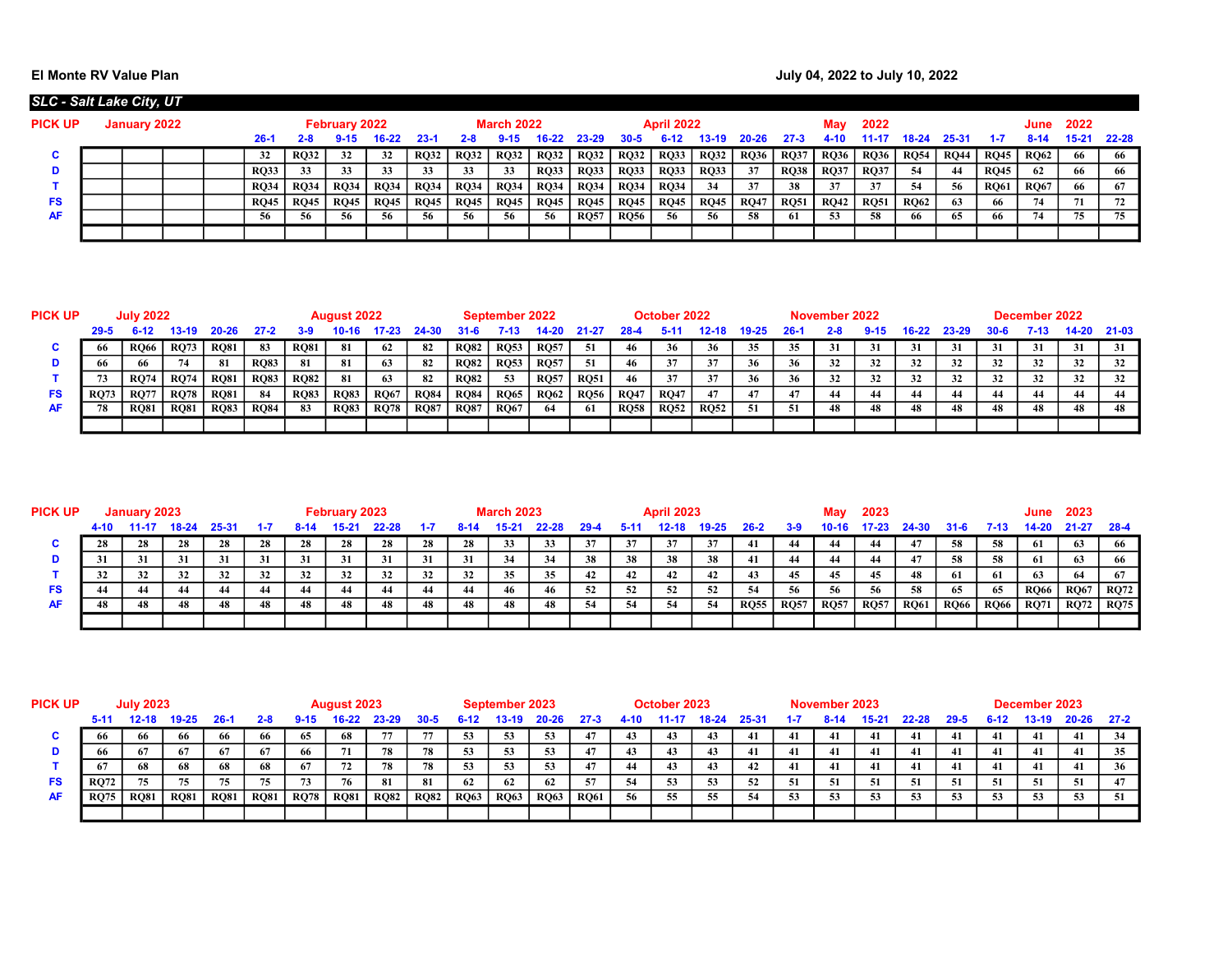## El Monte RV Value Plan **Acceleration Controller Controller Controller Controller Controller Controller Controller Controller Controller Controller Controller Controller Controller Controller Controller Controller Controlle**

| ORD - Chicago (Glen Ellyn, IL) |              |  |             |             |               |             |             |             |                   |    |             |             |                   |             |             |             |             |             |           |           |    |             |             |             |
|--------------------------------|--------------|--|-------------|-------------|---------------|-------------|-------------|-------------|-------------------|----|-------------|-------------|-------------------|-------------|-------------|-------------|-------------|-------------|-----------|-----------|----|-------------|-------------|-------------|
| <b>PICK UP</b>                 | January 2022 |  |             |             | February 2022 |             |             |             | <b>March 2022</b> |    |             |             | <b>April 2022</b> |             |             |             | Mav         | 2022        |           |           |    | June        | 2022        |             |
|                                |              |  | بـ26        | 2-8         |               | 16-22       | $23 - 1$    | $2 - 8$     | $9 - 15$          |    | 23-29       | $30 - 5$    |                   | 3-19        | 20-26       | 27-3        | 4-10        | 14.41       | $18 - 24$ | $25 - 3'$ |    | 8-14        | 15-21       | $22 - 28$   |
| C                              |              |  |             |             |               |             |             | 43          | 43                | 43 | <b>RO43</b> | 43          | 43                | <b>RO43</b> | <b>RQ43</b> | <b>RO43</b> | <b>RQ43</b> | <b>RQ43</b> | -52       | -58       | 55 | 51          | 55          | 63          |
| D                              |              |  |             | 43          | 43            |             |             | 43          | 43                | 43 | 43          | 43          | 43                | 43          | 43          | <b>RO43</b> | <b>RQ43</b> | <b>RQ43</b> | 52        | 58        | 55 | 51          | 55          | 63          |
|                                |              |  |             | 45          | 45            | 45          | 45          | 45          | 45                | 45 | 45          | <b>RQ45</b> | 45                | 47          | -47         | <b>RO47</b> | 47          | <b>RQ43</b> | 52        | -58       | 55 | 51          | 55          | <b>RQ63</b> |
| FS                             |              |  | <b>RQ55</b> | 55          | <b>RQ55</b>   | <b>RQ55</b> | <b>RQ55</b> | <b>RQ55</b> | <b>RQ55</b>       | 55 | <b>RQ55</b> | <b>RQ55</b> | 55                | 57          | 57          | <b>RO58</b> | <b>RQ58</b> | <b>RQ54</b> | 61        | -64       | 62 | <b>RQ61</b> | <b>RQ64</b> | <b>RQ72</b> |
| <b>AF</b>                      |              |  | <b>RQ63</b> | <b>RQ63</b> | <b>RQ63</b>   | <b>RQ63</b> | <b>RQ63</b> | <b>RQ63</b> | 63                | 63 | 63          | 63          | 63                | 64          | -64         | <b>RO64</b> | <b>RQ64</b> | <b>RO62</b> |           | 71        | 65 | 58          | 66          | 72          |
|                                |              |  |             |             |               |             |             |             |                   |    |             |             |                   |             |             |             |             |             |           |           |    |             |             |             |

| <b>PICK UP</b> |             | <b>July 2022</b> |             |             |             |             | <b>August 2022</b> |             |             |             | September 2022 |             |             |             | October 2022 |             |             |             | November 2022 |    |    |       |      | December 2022 |          |        |
|----------------|-------------|------------------|-------------|-------------|-------------|-------------|--------------------|-------------|-------------|-------------|----------------|-------------|-------------|-------------|--------------|-------------|-------------|-------------|---------------|----|----|-------|------|---------------|----------|--------|
|                | $29 - 5$    |                  | 13-19       | 20-26       | $27 - 2$    | 3-9         |                    |             |             | 31-6        | '-13           |             |             |             |              |             |             | 26-         |               |    |    | 23-29 | 30-6 | $7 - 13$      | 14-20    | -21-03 |
|                |             | -51              | <b>RQ46</b> | <b>RQ66</b> |             | -61         | <b>RQ65</b>        | <b>RQ58</b> | <b>RQ58</b> | <b>RQ58</b> | <b>RQ53</b>    | -46         | -51         | <b>RQ54</b> | <b>RQ43</b>  | 43          | 43          | 43          |               |    |    | 37    |      | 37            |          | 37     |
|                |             |                  |             |             | <b>RO72</b> | <b>RQ62</b> | <b>RQ66</b>        | <b>RQ61</b> | <b>RQ61</b> | <b>RQ61</b> | <b>RQ53</b>    | 46          | <b>RQ51</b> | <b>RQ54</b> | <b>RQ43</b>  | <b>RQ43</b> | <b>RQ43</b> | 43          | 38            | 38 | 38 | 38    | 38   | 38            | 38       | 38     |
|                |             | 51               | -57         |             | <b>RO73</b> | 62          | 66                 | 62          | 61          | - 61        | <b>RQ53</b>    | 46          | <b>RQ53</b> | <b>RQ54</b> | <b>RQ43</b>  | 43          | 43          | 43          | 38            | 38 | 38 | 38    | 38   | 38            | 38       | 38     |
| FS             | <b>RQ58</b> | <b>RQ61</b>      | 63          | 78          | <b>RO78</b> | <b>RQ73</b> | <b>RQ72</b>        | <b>RQ66</b> | <b>RQ65</b> | <b>RQ65</b> | <b>RQ65</b>    | <b>RQ65</b> | <b>RQ65</b> | <b>RQ64</b> | <b>RQ53</b>  | <b>RQ53</b> | <b>RQ53</b> | 53          | 48            | 48 | 48 | 48    | 48   | 48            | 48       | 48     |
| AF             |             |                  |             |             | -81         | 76          |                    | 78          |             |             | 62             |             | <b>RO67</b> | <b>RQ64</b> | <b>RQ55</b>  | <b>RQ55</b> | <b>RQ55</b> | <b>RQ55</b> | 52            | 52 | 57 | JZ.   |      | 52            | 51<br>34 | 52     |
|                |             |                  |             |             |             |             |                    |             |             |             |                |             |             |             |              |             |             |             |               |    |    |       |      |               |          |        |

| <b>PICK UP</b> |      | January 2023 |       |       |     |      | February 2023 |       |         |      | <b>March 2023</b> |       |          |     | <b>April 2023</b> |       |      |         |         | 2023  |       |      |      | June  | 2023      |        |
|----------------|------|--------------|-------|-------|-----|------|---------------|-------|---------|------|-------------------|-------|----------|-----|-------------------|-------|------|---------|---------|-------|-------|------|------|-------|-----------|--------|
|                | 4-10 |              | 18-24 | 25-31 | 1.7 | 8-14 | $15 - 2^t$    | 22-28 | $1 - 7$ | R-14 | 15-21             | 22-28 | $29 - 4$ |     | 12-18             | 19-25 | 26-2 | $3 - 9$ | $10-16$ | 17-23 | 24-30 | 31-6 | 7-13 | 14-20 | $21 - 27$ | - 28-4 |
|                | 28   | 28           | 28    | 28    | 28  | 28   | 28            | 28    | 28      | 28   | 33                | 33    | 33       | 33  | 42                | 42    |      |         | 45      | 45    | 45    | -61  | 61   | 63    | 63        | - 63   |
|                | 31   | 31           | 31    | 31    | 31  | 31   | 31            | 31    | 31      | 31   | -34               | 34    | 34       | 34  | 42                | 42    |      | 45      | 45      |       | 45    | -61  | -61  | 63    | 63        | 65     |
|                | 32   | 32           | 32    | 32    | 32  | 32   | 32            | 32    | 32      | 32   | 35                | 35    | -35      | 35  | 43                | 43    | 44   | 46      | 46      | 46    | 46    | 63   | 63   | 65    | 65        | 65     |
| FS             |      |              | 44    | 44    |     | 44   |               | 44    |         | -44  | 46                | 46    | -46      | -46 | 53                | 53    | -55  | -57     | 57      |       | -57   | -67  | 67   | 68    | 68        | 68     |
| AF             |      | 48           | 48    | 48    | 48  | 48   | 48            | 48    | 48      | 48   | 48                | 48    | 48       | 48  | 55                | 55    | 56   | 58      | 58      | 58    | -58   | 68   | 68   | 73    |           | 73     |
|                |      |              |       |       |     |      |               |       |         |      |                   |       |          |     |                   |       |      |         |         |       |       |      |      |       |           |        |

| <b>PICK UP</b> |          | <b>July 2023</b> |           |       |         |          | August 2023 |       |          |          | September 2023 |           |          |      | October 2023 |       |       |     | November 2023 |                   |       |          |          | December 2023 |           |          |
|----------------|----------|------------------|-----------|-------|---------|----------|-------------|-------|----------|----------|----------------|-----------|----------|------|--------------|-------|-------|-----|---------------|-------------------|-------|----------|----------|---------------|-----------|----------|
|                | $5 - 11$ | $12 - 18$        | $19 - 25$ | -26-1 | $2 - 8$ | $9 - 15$ | $16-22$     | 23-29 | $30 - 5$ | $6-12$   | 13-19.         | $20 - 26$ | $27 - 3$ | 4-10 | 11-11        | 18-24 | 25-31 |     |               | 15-2 <sup>.</sup> | 22-28 | $29 - 5$ | $6 - 12$ | $13-19$       | $20 - 26$ | $27 - 2$ |
|                |          |                  |           | 72    |         | 71       | 68          | 63    | -63      | -54      | 53             | 53        |          | 44   | -44          |       | -44   | 42  | 42            | 42                |       | 42       | 42       | 42            | 42        | 42       |
|                |          |                  | 73        | 73    |         | 72       |             | 64    | -64      | 54       | 53             | -53       |          | 44   | -44          |       | -44   | 42  | 42            | 42                |       | 42       | 42       | 42            | 42        | 42       |
|                |          |                  |           |       |         | 73       | - 11        | -64   | 64       | 55.<br>ູ | 53             | -53       | 47       | 45   | 45           |       |       |     | 42            | 42                |       | 42       | 42       |               | 42        | 43       |
| <b>FS</b>      |          | 78               | 78        | 78    | 78      | 77       | 75          | 68    | 68       | - 63     | 62             | -62       | 57       | 55   | 55           | 55    | 55    | 52  | 52            | 52                | 52    | 52       | 52       |               | 52        | 53       |
| <b>AF</b>      |          | -81              | 81        | 81    | -81     | -81      | 81          | 76    | 76       | -64      | 63             | 63        | -61      | -57  | 57           |       |       | -54 | -54           | 54                | 54    | 54       |          |               | 54        |          |
|                |          |                  |           |       |         |          |             |       |          |          |                |           |          |      |              |       |       |     |               |                   |       |          |          |               |           |          |